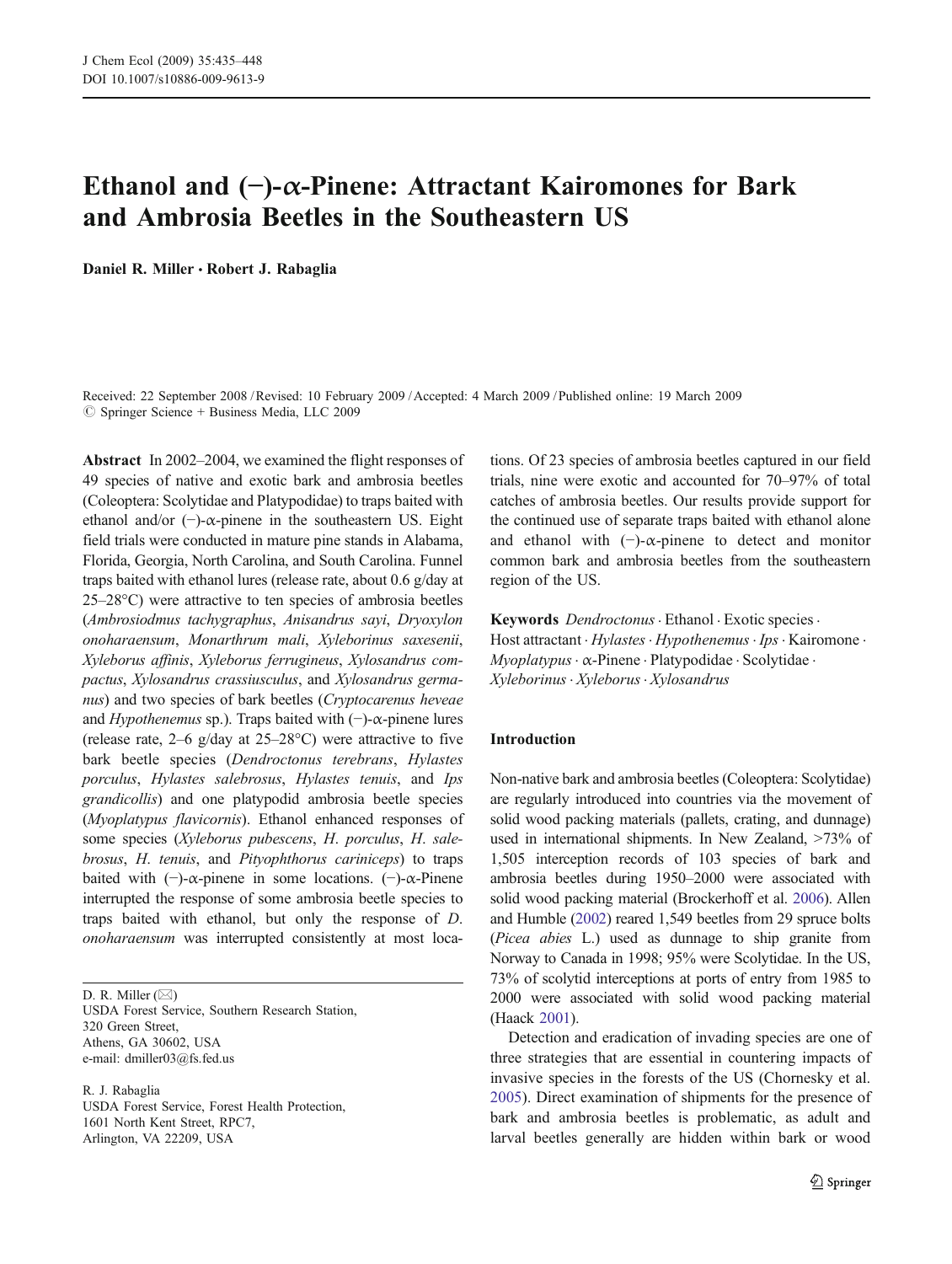tissues (Allen and Humble [2002\)](#page-12-0). Early detection of species that have been missed by such examinations and have attempted to escape to neighboring forest habitats is essential to successful management or eradication (Chornesky et al. [2005\)](#page-12-0). One common tactic used to detect bark and woodboring beetles employs flight traps baited with lures releasing various semiochemicals, particularly ethanol and α-pinene (Haack [2006](#page-12-0); Liu and Dai [2006;](#page-13-0) Lee et al. [2007](#page-13-0)). In the US, national programs such as the Cooperative Agricultural Pest Survey (CAPS) and the Early Detection and Rapid Response program (EDRR) employ funnel traps baited with lures releasing ethanol or ethanol and  $(-)$ - $\alpha$ pinene to capture a broad array of subcortical beetles (USDA APHIS [2007](#page-13-0); Rabaglia et al. [2008\)](#page-13-0).

In Europe, ethanol is attractive to many species of bark and ambrosia beetles such as Anisandrus (Xyleborus) dispar (Fabricius), Hylastes cunicularius Erichson, Hylastes brunneus Erichson, Hylastes opacus Erichson, Hylurgops palliatus (Gyllenhal), Hylesinus (Leperisinus) varius (Fabricius), Tomicus piniperda L., and Trypodendron lineatum (Olivier) (Bauer and Vité [1975;](#page-12-0) Kohnle [1985](#page-13-0); Schroeder [1988](#page-13-0); Schroeder and Lindelöw [1989\)](#page-13-0). In British Columbia, ethanol is attractive to  $T$ . lineatum (Moeck [1970](#page-13-0)) and acts in synergy with the pheromone of two other species of ambrosia beetles, Gnathotrichus sulcatus (LeConte) and Gnathotrichus retusus (LeConte) (Borden et al. [1980\)](#page-12-0). Kelsey and Joseph [\(2001\)](#page-13-0) found that the bark beetle Scolytus unispinosus LeConte was attracted to ethanol produced by stressed branches of Douglas fir, Pseudotsuga menziesii (Mirb.). In the US, ethanol is attractive to A. dispar, Monarthrum mali (Fitch), Pseudopityophthorus minutissimus (Zimmermann), and Xyleborinus saxesenii (Ratzeburg) (Montgomery and Wargo [1983](#page-13-0); Dunn and Potter [1991](#page-12-0)).

Similarly,  $\alpha$ -pinene, a monoterpene commonly found in pine trees (Mirov [1961;](#page-13-0) Smith [2000\)](#page-13-0), is attractive to various species of bark beetles such as Hylastes nigrinus (Mannerheim), Ips grandicollis (Eichhoff), Ips typographus L., and T. piniperda (Rudinsky et al. [1971;](#page-13-0) Schroeder and Eidmann [1987;](#page-13-0) Witcosky et al. [1987](#page-13-0); Schroeder [1988](#page-13-0); Erbilgin and Raffa [2000](#page-12-0)). The combination of ethanol and α-pinene is attractive to bark and ambrosia beetles such as Dendroctonus valens LeConte, Dryocoetes autographus (Ratzeburg), G. retusus, G. sulcatus, H. palliatus (Gyll.), Hylastes porculus Erichson, T. lineatum, and T. piniperda (Borden et al. [1981;](#page-12-0) Schroeder [1988;](#page-13-0) Chénier and Philogène [1989](#page-12-0); Schroeder and Lindelöw [1989;](#page-13-0) Erbilgin et al. [2001\)](#page-12-0).

However, data on the attractiveness of such lures to bark and ambrosia beetles are limited to a small portion of known species  $\langle 1\%$  of nearly 6,000 species; Seybold et al. [2006](#page-13-0)). Specifically lacking are response data for species common to the southeastern US. Attraction of *I. grandicollis* to small loblolly pine logs in the southeastern US was enhanced with the application of pinenes and turpentine directly onto the

bark (Anderson [1977](#page-12-0)). In the northern portion of its range (Wisconsin and southern Ontario), monoterpenes including α-pinene affected trap captures of I. grandicollis (Chénier and Philogène [1989](#page-12-0); Erbilgin and Raffa [2000\)](#page-12-0). In Florida, the combination of ethanol and turpentine was attractive to Dendroctonus terebrans (Olivier), Hylastes salebrosus Eichhoff, and Xyleborus pubescens Zimmermann, whereas Xyleborus affinis Wood was attracted to ethanol but not turpentine (Fatzinger [1985](#page-12-0); Fatzinger et al. [1987](#page-12-0); Phillips et al. [1988](#page-13-0); Phillips [1990\)](#page-13-0). The use of turpentine in these studies is a concern, as the monoterpene composition of turpentine can vary widely depending on species and location of conifers used in production (Mirov [1961;](#page-13-0) Smith [2000](#page-13-0)). The main constituent of the turpentine used in at least one of the Florida studies was  $\alpha$ -pinene (Phillips et al. [1988](#page-13-0)).

A second concern is that  $\alpha$ -pinene may interrupt attraction of some ambrosia beetles to ethanol. In southwestern British Columbia (Canada), α-pinene seems to interrupt catches of A. dispar, X. saxesenii, Xyleborinus alni (Niisima), Xyleborus pfeili (Ratzeburg), and Xylosandrus germanus (Blandford) (L. Humble, unpublished data). Schroeder and Lindelöw ([1989\)](#page-13-0) found that  $\alpha$ -pinene interrupted catches of A. dispar to ethanol-baited traps in Sweden. In Europe, Lindelöw et al. ([1993\)](#page-13-0) found that  $\alpha$ -pinene interrupted the attraction of H. cunicularius, H. opacus, and D. autographus to a blend of ethanol and turpentine. For this reason, most operational detection programs for ambrosia beetles use traps baited solely with ethanol in addition to traps baited with ethanol and  $\alpha$ -pinene or  $\alpha$ -pinene alone to avoid the risk of species evading detection.

Our objective was to assess the attraction of bark and ambrosia beetles (common to pine forests of the southeastern US) to standard commercially available ethanol and  $(-)$ - $\alpha$ pinene lures used with funnel traps. We wanted to determine: (1) the species that are attracted to traps baited with these compounds in southern pine forests and (2) if traps baited with the combination of the two lures were as effective as, if not better than, traps baited solely with one lure. We monitored the responses of 49 species of common bark and ambrosia beetles to traps baited with ethanol and/or (−)-α-pinene in southeastern US (Tables [1](#page-2-0) and [2](#page-3-0)). Our data on Buprestidae, Cerambycidae, Curculionidae, and Elateridae were published previously (Miller [2006\)](#page-13-0). Our goal is to provide operational guidelines for the use of semiochemical-based trapping systems in monitoring populations of beetles in the southeastern US, as well as in suppression and detection programs in countries where these species may not be native.

## Methods and Materials

Experimental Design Methods and materials were reported previously in Miller ([2006](#page-13-0)). The same experimental design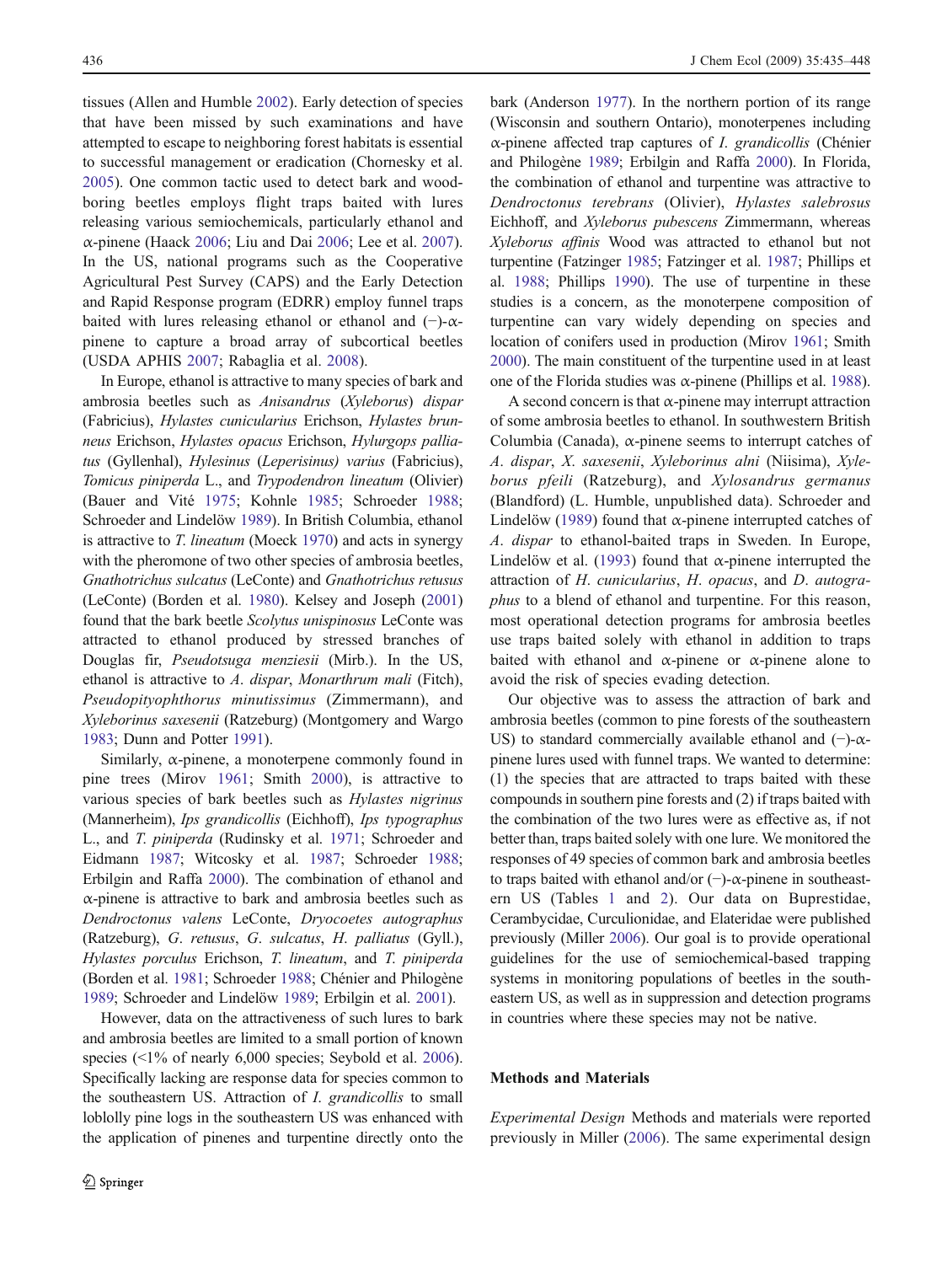| Expt.          | Location                             | Tree species                            | Trapping dates          |
|----------------|--------------------------------------|-----------------------------------------|-------------------------|
|                | Ocala NF near Salt Springs, FL       | P. palustris Miller                     | 26 February–26 May 2002 |
| 2              | Osceola NF near Lake City, FL        | P. palustris and P. elliottii Engelmann | 25 February–25 May 2002 |
| 3              | Oconee NF near Juliette, GA          | P. taeda L.                             | 12 June–8 August 2002   |
| $\overline{4}$ | Blue Valley EF near Highlands, NC    | P. strobus L.                           | 20 June–20 August 2002  |
| $\mathfrak{H}$ | Bankhead NF near Grayson, AL         | P. taeda and T. canadensis (L.)         | 28 April-10 July 2003   |
| 6              | Nantahala NF near Murphy, NC         | P. strobus and P. echinata Miller       | 1 May–14 August 2003    |
| 7              | Sumter NF near Union, SC             | P. taeda                                | 15 April–16 July 2003   |
| 8              | Apalachicola NF near Tallahassee, FL | P. palustris and P. elliottii           | 30 March–16 June 2004   |

<span id="page-2-0"></span>Table 1 National forest (NF) and experimental forest (EF) locations, forest types, and trapping dates for experiments (2002–2004) in the southeastern US

was employed in mature pine stands on each of seven National Forests (NF) and one Experimental Forest (EF) in the southeastern US, resulting in eight experiments (Table 1). In each experiment, four treatments were randomly assigned to four eight-unit funnel traps [Phero Tech (now Contech) Inc., Delta, British Columbia, Canada] within each of eight replicate blocks  $(N=8)$  as follows: (1) unbaited control; (2) ethanol alone; (3)  $\alpha$ -pinene alone; and (4) ethanol (+)- $\alpha$ -pinene. Traps were spaced 10–15 m apart within blocks; replicate blocks were spaced 15–500 m apart. Phero Tech Inc. supplied sealed ultra-high-release (UHR) plastic pouches containing either ethanol (150 ml) or  $\alpha$ -pinene (200 ml; chemical purities >95%). The enantiomeric purity of  $\alpha$ -pinene was >95%-(−). The release rate of ethanol from its UHR pouch was 0.6 g/day at 25– 28°C (determined by weight loss). (−)-α-Pinene was released at 2–6 g/day from its UHR pouch at  $25-28$ °C (determined by weight loss). Each trap was suspended between trees by rope such that the bottom of the trap was 0.2–0.5 m above ground level. Collection cups contained 150–200 ml of pink propylene glycol solution (Peak RV and Marine Antifreeze, Old World Industries Inc., Northbrook, IL, USA) as a killing and preservation agent. Voucher specimens were deposited in the Entomology Collection, Museum of Natural History, University of Georgia (Athens, GA, USA).

Statistical Analyses Trap catch data were analyzed with the SYSTAT (ver. 11.00.01) and the SigmaStat (ver. 3.01) statistical packages (SYSTAT Software Inc., Point Richmond, CA, USA) for locations where sufficient numbers ( $N \geq 50$ ) were captured for individual species. Trap catch data were transformed by  $ln(Y+1)$  to remove heteroscedasticity (Pepper et al. [1997\)](#page-13-0). In each experiment, trap catch data were subjected to analysis of variance (ANOVA) by using the following model components: (1) replicate; (2) ethanol; (3) α-pinene; and (4) ethanol  $\times$  α-pinene. In cases with one treatment lacking variation (due to lack of any beetle captures), the data were subjected to ANOVA by using the

following model components: (1) replicate and (2) treatment. In all experiments with three to four non-zero treatment means, the Holm–Sidak multiple-comparison procedure (Glantz [2005](#page-12-0)) was used to compare means within a location for each species when there was a significant treatment effect  $(\alpha=0.05)$ . In cases with two treatments lacking variation (due to lack of any beetle captures), the means of catches associated with the two remaining treatments were analyzed by two-tailed  $t$  tests.

## **Results**

Ambrosia Beetles A total of 28,521 ambrosia beetles were captured from all eight locations in 2002–2004, ranging from 972 to 10,683 per location (Table [2](#page-3-0)). Of 23 species captured in our trapping studies, nine are established nonnative exotic species and accounted for 69.7–96.6% of total ambrosia beetle catches. The most common non-native species were X. saxesenii, Xylosandrus crassiusculus (Motschulsky), and Dryoxylon onoharaensum (Murayama), whereas the most common native species were  $X$ . affinis, Xyleborus ferrugineus (Fabricius), and X. pubescens. Generally, ethanol had an attractive effect on most ambrosia beetles with  $(-)$ - $\alpha$ -pinene playing a minor role (Table [3\)](#page-5-0).

The exotic ambrosia beetle X. saxesenii was captured at all eight locations with a total catch of 13,671 (accounting for 48% of total ambrosia beetle catches; Fig. [1\)](#page-6-0). Ethanol had a significant effect on trap catches of X. saxesenii (Table [3](#page-5-0)). At all locations, traps baited with ethanol [with or without the addition of  $(-)$ - $\alpha$ -pinene] caught more X. saxesenii than unbaited control traps. At most locations, (−)-α-pinene had no effect on catches of X. saxesenii (Table [3](#page-5-0)). However, catches of X. saxesenii in traps baited with ethanol were interrupted by  $(-)$ - $\alpha$ -pinene in Florida (Ocala NF) and North Carolina (Nantahala NF; Fig. [1e](#page-6-0), f).

Catches of the exotic ambrosia beetles Xylosandrus compactus (Eichhoff), X. crassiusculus, and X. germanus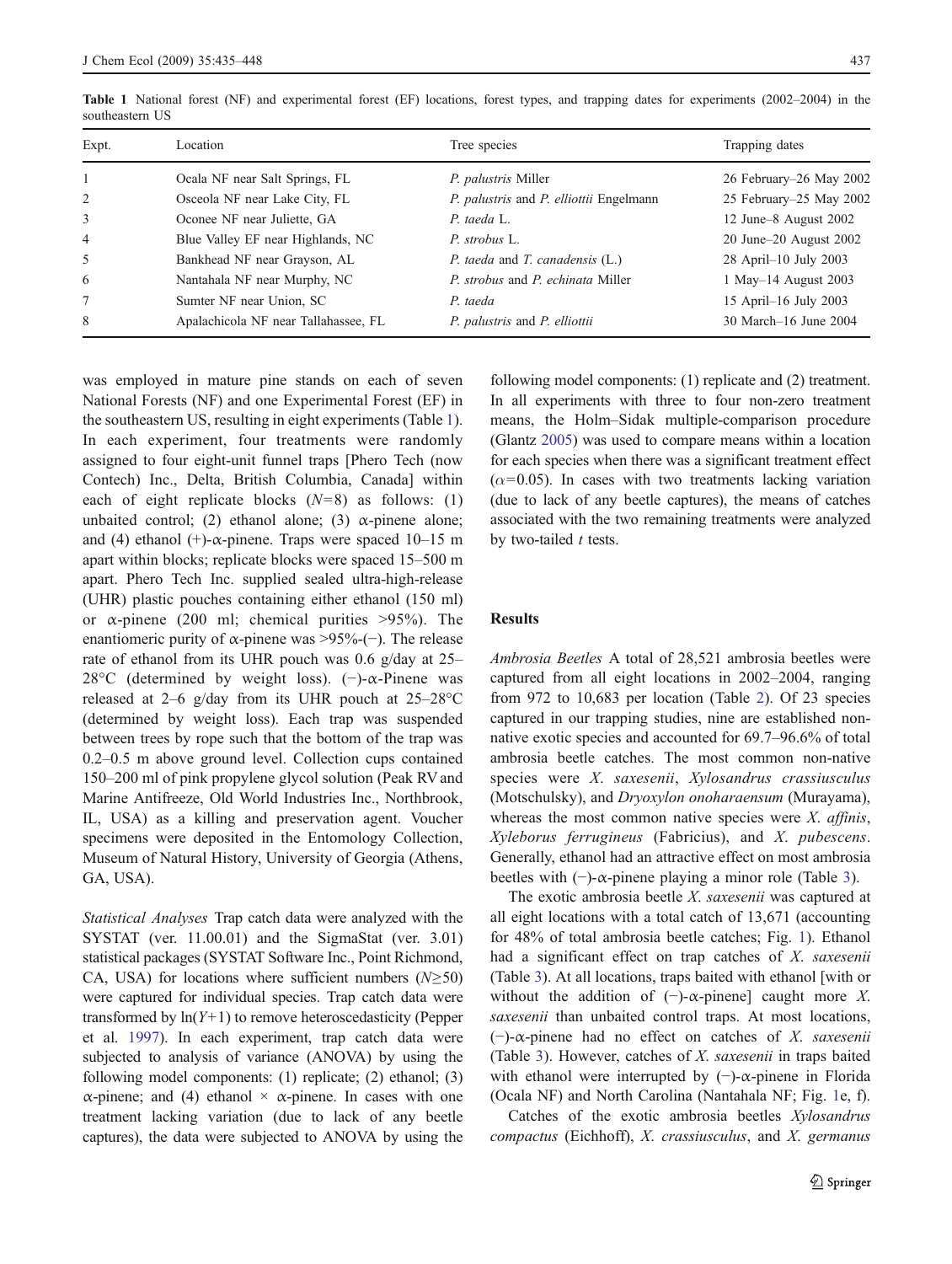# <span id="page-3-0"></span>Table 2 Total catches of ambrosia and bark beetles at eight experimental sites in the southeastern US

|                                                      | Experiment and state |                      |                |                      |                 |                |                                                |                |
|------------------------------------------------------|----------------------|----------------------|----------------|----------------------|-----------------|----------------|------------------------------------------------|----------------|
| Species                                              | $\mathbf{1}$<br>FL   | $\overline{2}$<br>FL | 3<br>GA        | $\overline{4}$<br>NC | 5<br>${\rm AL}$ | 6<br>$\rm NC$  | $\boldsymbol{7}$<br>$\ensuremath{\mathbf{SC}}$ | 8<br><b>FL</b> |
| Ambrosia beetles                                     |                      |                      |                |                      |                 |                |                                                |                |
| Ambrosiodmus lecontei Hopkins                        | 7                    | 11                   |                |                      |                 |                |                                                | 18             |
| Ambrosiodmus obliquus (LeConte)                      | 28                   | 44                   | $\overline{2}$ |                      | 17              | 13             | 12                                             | 25             |
| Ambrosiodmus rubricollis (Eichhoff) <sup>a</sup>     |                      | $\mathbf{1}$         | 9              |                      | 9               |                | 13                                             | $\overline{c}$ |
| Ambrosiodmus tachygraphus Zimmermann                 |                      |                      |                | $\mathbf{1}$         | 1               | 57             |                                                |                |
| Anisandrus (Xyleborus) sayi (Hopkins)                |                      |                      |                | 26                   | 9               | 103            |                                                |                |
| Corthylus columbianus Hopkins                        |                      | 4                    |                |                      |                 |                |                                                | $\mathbf{1}$   |
| Corthylus papulans Eichhoff                          | 2                    | 14                   |                |                      |                 |                |                                                |                |
| Dryoxylon onoharaensum (Murayama) <sup>a</sup>       | 199                  | 1,883                | 208            | 48                   | 32              | 167            | 528                                            | 3,506          |
| Euplatypus compositus (Say)                          | 4                    | $\mathbf{1}$         |                |                      |                 |                |                                                |                |
| Euwallacea validus (Eichhoff) <sup>a</sup>           |                      |                      | 30             |                      | 10              |                |                                                |                |
| Gnathotrichus materiarus (Fitch)                     | 2                    |                      | $\overline{c}$ | 14                   |                 | 70             | 12                                             |                |
| Monarthrum fasciatum (Say)                           | 76                   | 12                   | $\overline{2}$ |                      |                 | $\overline{2}$ |                                                |                |
| Monarthrum mali (Fitch)                              | 36                   | 9                    | 15             | 50                   | 10              | 15             | $\overline{2}$                                 | 2              |
| Myoplatypus flavicornis (Fabricius)                  | 2                    | 5                    |                |                      | 28              | 20             | 65                                             |                |
| Premnobius cavipennis Eichhoff <sup>a</sup>          | $\mathbf{1}$         |                      |                |                      |                 |                |                                                |                |
| Xyleborinus saxesenii (Ratzeburg) <sup>a</sup>       | 1,020                | 3,297                | 328            | 2,492                | 417             | 994            | 889                                            | 4,234          |
| Xyleborus affinis Eichhoff                           | 57                   | 359                  | 15             | 3                    |                 |                | 6                                              | 187            |
| Xyleborus atratus Eichhoff <sup>a</sup>              |                      | 3                    | 3              | 15                   | 16              | 34             | $\overline{2}$                                 | 14             |
| Xyleborus ferrugineus (Fabricius)                    | 17                   | 110                  | 52             | 93                   | 122             | 9              | 12                                             | 135            |
| Xyleborus pubescens Zimmermann                       | 178                  | 645                  | 3              | 4                    | 24              | 333            | 187                                            |                |
| Xylosandrus compactus (Eichhoff) <sup>a</sup>        | 4                    | 5                    | $\overline{4}$ |                      | 43              | 1              |                                                | 344            |
| Xylosandrus crassiusculus (Motschulsky) <sup>a</sup> | 7                    | 125                  | 298            |                      | 1,286           | 212            | 7                                              | 2,215          |
| Xylosandrus germanus (Blandford) <sup>a</sup>        |                      |                      | $\mathbf{1}$   | 149                  | 3               | 21             |                                                |                |
| Total                                                | 1,640                | 6,528                | 972            | 2,895                | 2,017           | 2,051          | 1,735                                          | 10,683         |
| <b>Bark</b> beetles                                  |                      |                      |                |                      |                 |                |                                                |                |
| Carphoborus bicornis Wood                            | 1                    |                      |                |                      | $\mathbf{1}$    |                |                                                |                |
| Cnesinus strigicollis LeConte                        | 2                    | $\sqrt{2}$           | 26             | 3                    |                 | $\overline{c}$ |                                                | 5              |
| Conophthorus coniperda (Schwarz)                     |                      |                      |                | $\mathbf{1}$         |                 |                |                                                |                |
| Cryptocarenus heveae (Hagedorn)                      | 282                  |                      | $\mathbf{1}$   |                      |                 |                |                                                |                |
| Crypturgus alutaceus Schwarz                         | $\mathbf{1}$         |                      |                |                      |                 |                | $\mathbf{1}$                                   |                |
| Dendroctonus frontalis Zimmermann                    | 2                    |                      |                |                      | 4               |                | 4                                              |                |
| Dendroctonus terebrans (Olivier)                     | 730                  | 757                  | 389            | 30                   | $\overline{c}$  | 131            | 153                                            | 424            |
| Hylastes porculus Erichson                           |                      |                      | 225            | 453                  | 185             | 399            | 157                                            |                |
| Hylastes salebrosus Eichhoff                         | 196                  | 194                  | 71             | 28                   | 208             | 43             | 907                                            | 326            |
| Hylastes tenuis Eichhoff                             | 4                    | 38                   | 274            | 233                  | 75              | 805            | 773                                            | 84             |
| Hylurgops rugipennis pinifex (Fitch)                 |                      |                      |                |                      |                 | $\mathbf{1}$   |                                                |                |
| Hypothenemus Westwood sp.                            | 16                   | 36                   | 23             | 3                    | 81              | 16             | 9                                              | 20             |
| Ips avulsus (Eichhoff)                               | 4                    | 23                   |                |                      |                 | $\mathbf{1}$   |                                                |                |
| Ips calligraphus (Germar)                            |                      |                      |                |                      |                 |                | $\overline{4}$                                 |                |
| Ips grandicollis (Eichhoff)                          | 1,033                | 1,846                | 444            | 282                  | 151             | 234            | 425                                            | 1,418          |
| Micracisella nanula (LeConte)                        |                      | $\mathbf{1}$         | $\mathbf{1}$   |                      |                 |                |                                                |                |
| Orthotomicus caelatus (Eichhoff)                     | $21\,$               | 13                   | 5              | 6                    | $\sqrt{2}$      | 12             | 40                                             | $10\,$         |
| Phloeosinus taxodii taxodii Blackman                 |                      |                      |                |                      |                 |                | $\overline{c}$                                 |                |
| Phloeotribus liminaris (Harris)                      |                      |                      |                |                      | $\overline{4}$  |                |                                                |                |
| Pityophthorus cariniceps LeConte                     |                      |                      |                | 50                   |                 |                |                                                |                |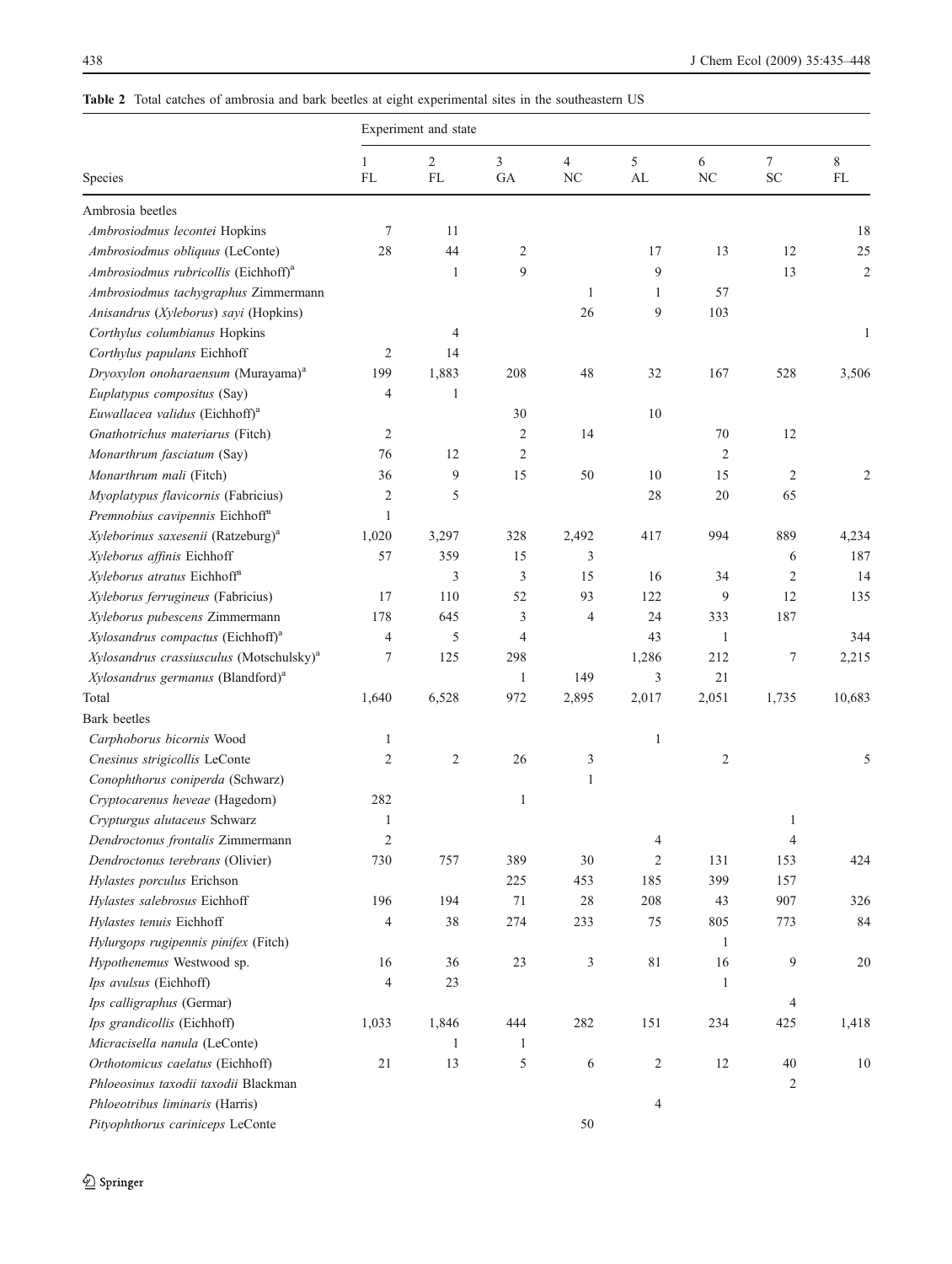#### Table 2 (continued)

|                                               | Experiment and state |         |                |         |         |         |           |         |
|-----------------------------------------------|----------------------|---------|----------------|---------|---------|---------|-----------|---------|
| <b>Species</b>                                | FL                   | 2<br>FL | 3<br><b>GA</b> | 4<br>NC | 5<br>AL | 6<br>NC | <b>SC</b> | 8<br>FL |
| Pityophthorus confusus bellus Blackman        |                      |         |                |         |         | 5       | 4         |         |
| Pityophthorus consimilis LeConte              |                      |         |                |         |         |         |           |         |
| Pityophthorus lautus Eichhoff                 |                      |         | $\overline{c}$ |         |         | 6       |           |         |
| Pityophthorus pulicarius (Zimmermann)         | 4                    |         |                |         |         |         |           |         |
| Pseudopityophthorus pruinosus (Eichhoff)      |                      | 3       |                |         |         |         |           |         |
| Scolytus multistriatus (Marsham) <sup>a</sup> |                      |         | 6              |         |         |         |           |         |
| Total                                         | 2,296                | 2,914   | 1,467          | 1,089   | 713     | 1,657   | 2,479     | 2,287   |
| Grand total                                   | 3,936                | 9,442   | 2,439          | 3,984   | 2,730   | 3,708   | 4,214     | 12,970  |

All species are Scolytidae (Coleoptera) except Euplatypus compositus and M. flavicornis, which are in the Platypodidae

<sup>a</sup> Exotic species

totaled 4,725 beetles (17% of total ambrosia beetle catches) with  $X$ . *crassiusculus* being the most common (Fig. [2](#page-6-0)). Ethanol had a significant effect on trap catches of all three species (Table [3](#page-5-0)). In five locations, catches of *X. crassius*culus in traps baited with ethanol [with or without the addition of  $(-)$ - $\alpha$ -pinene] were greater than those in unbaited control traps (Fig. [2a](#page-6-0)–e). The same was true for X. compactus in Florida (Apalachicola NF; Fig. [2f](#page-6-0)) and X. germanus in North Carolina (Blue Valley EF; Fig. [2](#page-6-0)g). There was no effect of  $(-)$ - $\alpha$ -pinene on any of these three species (Table [3,](#page-5-0) Fig. [2\)](#page-6-0).

An interruptive effect of  $(-)$ - $\alpha$ -pinene on the attraction of ambrosia beetles to ethanol-baited traps was apparent with two native species, Ambrosiodmus tachygraphus Zimmermann, Anisandrus (Xyleborus) sayi (Hopkins), and an exotic species, D. onoharaensum (Table [3](#page-5-0), Fig. [3\)](#page-7-0). All three species were attracted to traps baited with ethanol. In North Carolina (Nantahala NF), catches of A. tachygraphus in traps baited with ethanol alone were significantly greater than those in unbaited controls, whereas catches in traps baited with ethanol and  $(-)$ - $\alpha$ -pinene were not different from those in control traps (Fig. [3](#page-7-0)a). No beetles were captured in traps baited solely with (−)-α-pinene. In North Carolina (Nantahala NF), catches of A. sayi in traps baited with ethanol and  $(-)$ - $\alpha$ -pinene were significantly less than those in traps baited solely with ethanol (Fig. [3](#page-7-0)b). No beetles were caught in control traps or traps baited solely with  $(-)$ - $\alpha$ -pinene. In five of six locations, catches of D. onoharaensum in traps baited with ethanol and  $(-)$ - $\alpha$ pinene were significantly less than those in traps baited solely with ethanol (Fig. [3c](#page-7-0), e–h). We caught a total of 6,571 D. onoharaensum across the six locations (23% of total ambrosia beetle catches; Fig. [3c](#page-7-0)–h).

Lastly, ethanol and  $(-)$ - $\alpha$ -pinene significantly affected catches of five common native species of ambrosia beetles

(Table [3](#page-5-0), Figs. [4](#page-7-0) and [5](#page-8-0)), although results were inconsistent between locations. Catches of X. affinis, X. pubescens, and X. ferrugineus totaled 2,458 beetles (9% of total ambrosia beetle catches). Traps baited with ethanol were attractive to X. affinis and X. ferrugineus in three and five locations, respectively (Figs. [4](#page-7-0)a–c and [5a](#page-8-0)–e), whereas  $X$ , pubescens were attracted to ethanol-baited traps in only one of four locations (Fig. [4](#page-7-0)g). Traps baited with (−)-α-pinene alone were attractive to X. pubescens in Florida (Osceola NF) with  $(-)$ - $\alpha$ -pinene enhancing catches of beetles in ethanolbaited traps (Fig. [4](#page-7-0)f). X. ferrugineus were attracted to traps baited with  $(-)$ - $\alpha$ -pinene in two locations in Florida (Fig. [5](#page-8-0)b, c) but interrupted by  $(-)$ - $\alpha$ -pinene in Alabama (Fig. [5a](#page-8-0)). ( $\neg$ )- $\alpha$ -Pinene had no effect on X. *affinis* at four locations (Fig. [4](#page-7-0)a–c). M. mali was attracted to traps baited with ethanol (Fig. [5](#page-8-0)f), whereas the platypodid *Myoplatypus* flavicornis (Fabricius) was attracted to traps baited with (−)-α-pinene (Fig. [5](#page-8-0)g). As with the other species for which numbers were too low for analyses  $(N<50)$  at some locations (Table [2\)](#page-3-0), the low numbers of M. mali or M. flavicornis in traps at the other locations may have been a consequence of low population numbers or a lack of attraction at these localities.

Bark Beetles A total of 14,902 bark beetles were captured from all eight locations in 2002–2004, ranging from 713 to 2,914 per location (Table [2](#page-3-0)). Of 26 species captured in our trapping studies, only Scolytus multistriatus (Marsham) is a non-native species. The most common bark beetles were D. terebrans, H. porculus, H. salebrosus, Hylastes tenuis Eichhoff, and *I. grandicollis*. In contrast to ambrosia beetles, (−)-α-pinene had an effect on most bark beetle species with ethanol playing a minor role (Table [4](#page-9-0)). Cryptocarenus heveae (Hagedorn) and a Hypothenemus Westwood sp. were the only two species of bark beetles that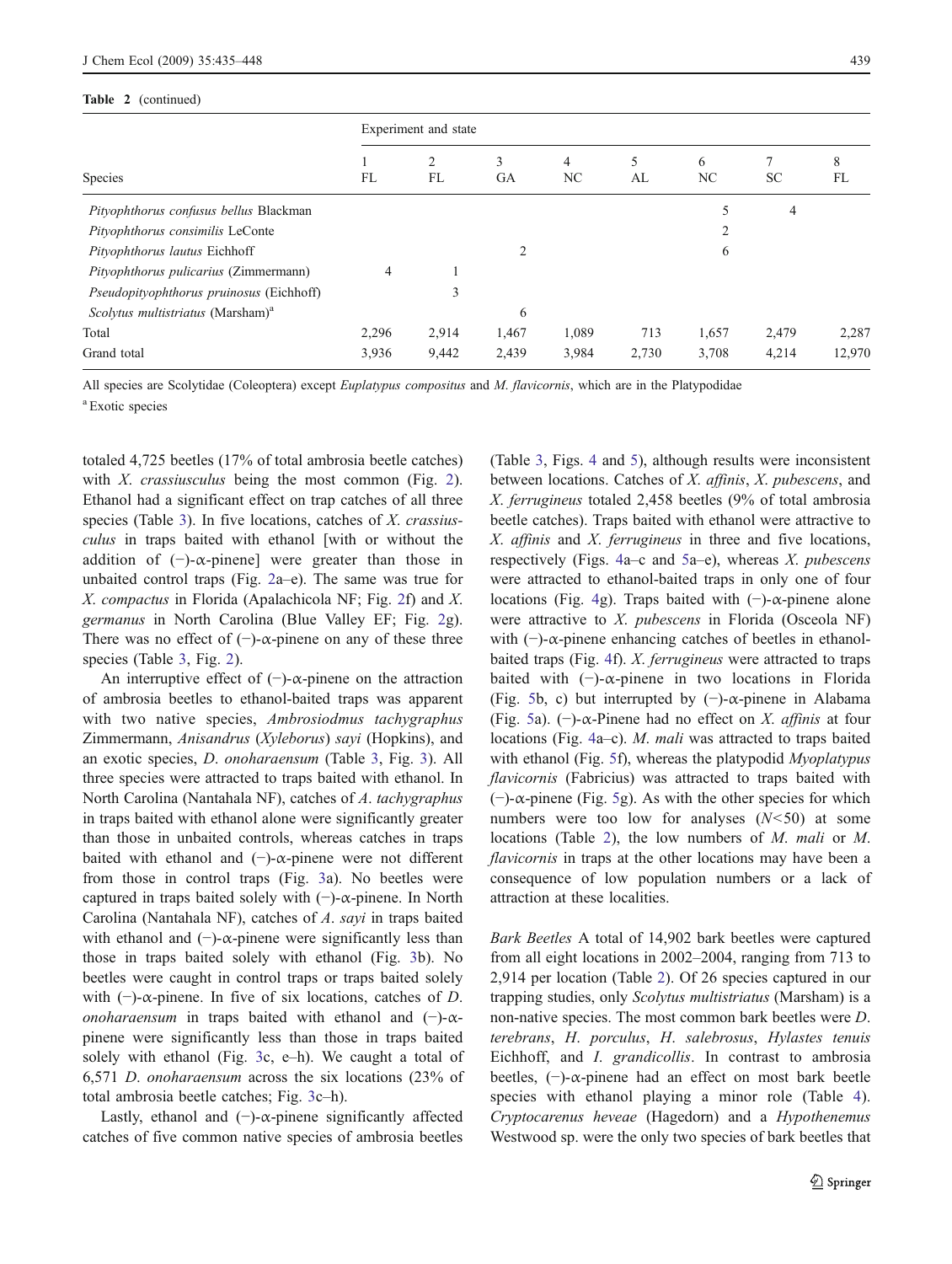<span id="page-5-0"></span>Table 3 Significance levels for ANOVAs on effects of ethanol and (−)-α-pinene on ambrosia beetle trap catches in the southeastern US

| Species                   | Location           | Rep     | Ethanol (E) | $\alpha$ -Pinene (A) | $E \times A$ |
|---------------------------|--------------------|---------|-------------|----------------------|--------------|
| Dryoxylon onoharaensum    | FL-Apalachicola NF | 0.033   | < 0.001     | 0.001                | 0.070        |
|                           | FL-Ocala NF        | 0.990   | < 0.001     | 0.012                | 0.023        |
|                           | FL-Osceola NF      | 0.033   | < 0.001     | 0.106                | 0.063        |
|                           | GA-Oconee NF       | 0.277   | < 0.001     | 0.171                | 0.171        |
|                           | NC-Nantahala NF    | 0.093   | < 0.001     | 0.006                | 0.015        |
|                           | SC-Sumter NF       | 0.984   | < 0.001     | 0.002                | 0.110        |
| Gnathotrichus materiarus  | NC-Nantahala NF    | < 0.001 | 0.852       | 0.078                | 0.993        |
| Monarthrum fasciatum      | FL-Ocala NF        | 0.115   | 0.384       | 0.384                | 0.354        |
| Myoplatypus flavicornis   | SC-Sumter NF       | 0.315   | 0.660       | < 0.001              | 0.233        |
| Xyleborinus saxesenii     | AL-Bankhead NF     | 0.021   | < 0.001     | 0.413                | 0.366        |
|                           | FL-Apalachicola NF | 0.009   | < 0.001     | < 0.001              | 0.006        |
|                           | FL-Ocala NF        | 0.179   | < 0.001     | 0.299                | 0.002        |
|                           | FL-Osceola NF      | 0.435   | < 0.001     | 0.528                | 0.291        |
|                           | GA-Oconee NF       | 0.051   | < 0.001     | 0.171                | 0.287        |
|                           | NC-Blue Valley EF  | 0.306   | < 0.001     | 0.517                | 0.668        |
|                           | NC-Nantahala NF    | 0.051   | < 0.001     | 0.140                | 0.027        |
|                           | SC-Sumter NF       | 0.322   | < 0.001     | 0.247                | 0.356        |
| Xyleborus affinis         | FL-Apalachicola NF | 0.423   | < 0.001     | 0.002                | 0.527        |
|                           | FL-Ocala NF        | 0.531   | < 0.001     | 0.723                | 0.822        |
|                           | FL-Osceola NF      | 0.307   | < 0.001     | 0.955                | 0.119        |
| Xyleborus ferrugineus     | AL-Bankhead NF     | 0.019   | < 0.001     | < 0.001              | 0.554        |
|                           | FL-Apalachicola NF | 0.253   | < 0.001     | 0.517                | 0.004        |
|                           | FL-Osceola NF      | 0.079   | 0.166       | < 0.001              | 0.008        |
|                           | GA-Oconee NF       | 0.060   | < 0.001     | 0.761                | 0.853        |
|                           | NC-Blue Valley EF  | 0.381   | < 0.001     | 0.177                | 0.310        |
| Xyleborus pubescens       | FL-Ocala NF        | 0.230   | 0.282       | 0.002                | 0.144        |
|                           | FL-Osceola NF      | 0.083   | 0.005       | < 0.001              | 0.278        |
|                           | NC-Nantahala NF    | 0.001   | 0.102       | 0.968                | 0.070        |
|                           | SC-Sumter NF       | 0.064   | < 0.001     | 0.053                | 0.933        |
| Xylosandrus compactus     | FL-Apalachicola NF | 0.901   | < 0.001     | 0.317                | 0.317        |
| Xylosandrus crassiusculus | AL-Bankhead NF     | 0.005   | < 0.001     | 0.557                | 0.286        |
|                           | FL-Apalachicola NF | 0.354   | < 0.001     | 0.488                | 0.590        |
|                           | FL-Osceola NF      | 0.034   | < 0.001     | 0.532                | 0.532        |
|                           | GA-Oconee NF       | 0.659   | < 0.001     | 0.744                | 0.637        |
|                           | NC-Nantahala NF    | 0.519   | < 0.001     | 0.548                | 0.309        |
| Xylosandrus germanus      | NC-Blue Valley EF  | < 0.001 | < 0.001     | 0.236                | 0.125        |

were attracted to ethanol-baited traps with no effect from (−)-α-pinene (Fig. [6a](#page-10-0), b).

A total of 2,616 black turpentine beetles D. terebrans were captured across six locations (18% of total bark beetle catches; Fig. [6](#page-10-0)c–h). Catches of D. terebrans were significantly affected by  $(-)$ - $\alpha$ -pinene with little, if any, effect of ethanol (Table [4](#page-9-0)). At all locations, traps baited with (−)-α-pinene (with or without the addition of ethanol) caught more *D. terebrans* than unbaited control traps. However, in Florida (Ocala NF), catches of D. terebrans in traps baited with  $(-)$ - $\alpha$ -pinene were enhanced by the addition of ethanol (Fig. [6](#page-10-0)e); there was no effect of ethanol at the other locations (Fig. [6a](#page-10-0)–d, f).

The eastern five-spined ips, *I. grandicollis*, was captured at all eight locations with a total catch of 5,833 beetles (39% of total bark beetle catches; Fig. [7](#page-10-0)). As with D. terebrans, catches of *I. grandicollis* were significantly affected by  $(-)$ α-pinene at all locations with inconsistent effects of ethanol among locations (Table [4](#page-9-0)). At all locations, traps baited with (−)-α-pinene (with or without the addition of ethanol) caught more *I. grandicollis* than blank control traps. The addition of ethanol to traps baited with  $(-)$ - $\alpha$ -pinene enhanced catches of I. grandicollis in Alabama (Fig. [7](#page-10-0)a) but interrupted catches in Florida (Ocala NF; Fig. [7](#page-10-0)e). There was no effect of ethanol at the other locations (Fig. [7b](#page-10-0)–d, f, g).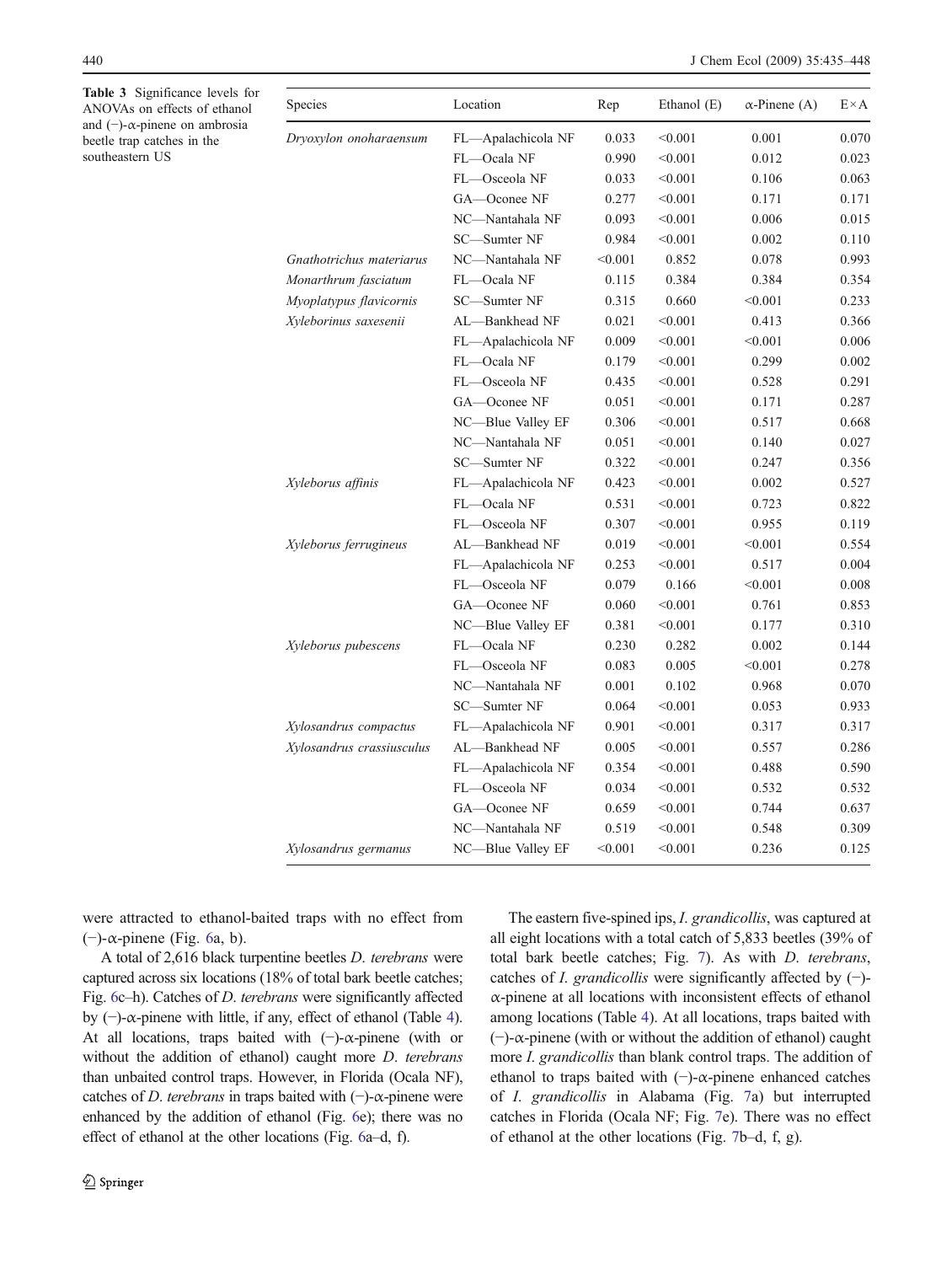<span id="page-6-0"></span>

Fig. 1 a–h Effects of ethanol and  $(-)$ - $\alpha$ -pinene on trap catches of X. saxesenii (Scolytidae) in the southeastern US. Means followed by the same letter are not significantly different ( $\alpha$ =0.05, Holm–Sidak multiple comparison)

Catches of H. porculus, H. salebrosus, and H. tenuis totaled 5,678 (38% of total bark beetle catches) with H. *tenuis* the most common (Figs. [8,](#page-11-0) [9](#page-11-0), and [10a](#page-11-0)–f). (−)- $\alpha$ -Pinene had a significant effect on all three species (Table [4](#page-9-0)). At all locations, traps baited with  $(-)$ - $\alpha$ -pinene (with or without the addition of ethanol) caught more H. porculus and H. tenuis than blank control traps (Figs. [8](#page-11-0) and [9](#page-11-0)). The effect of ethanol on catches of H. porculus and H. tenuis was inconsistent among locations (Table [4](#page-9-0)). Ethanol enhanced catches of H. tenuis to traps baited with  $(-)$ - $\alpha$ pinene in Florida (Apalachicola NF; Fig. [8c](#page-11-0)) but not at the other five locations (Fig. [8a](#page-11-0), b, d–f). Similarly, catches of H. porculus in traps baited with  $(-)$ - $\alpha$ -pinene were enhanced by the addition of ethanol in Georgia and North Carolina (Blue Valley EF; Fig. [9](#page-11-0)c, e) but not at the other three locations (Fig. [9a](#page-11-0), b, d).

The effects of ethanol and (−)- $\alpha$ -pinene on catches of H. salebrosus were fairly consistent among six locations (Table [4\)](#page-9-0). At all six locations, catches of H. salebrosus were highest in traps baited with both ethanol and  $(-)$ - $\alpha$ pinene (Fig. [10](#page-11-0)). At four of six locations, traps baited with  $(-)$ - $\alpha$ -pinene caught more H. salebrosus than control traps (Fig. [10a](#page-11-0)–c, f). In South Carolina, traps baited with ethanol were more attractive than control traps (Fig. [10f](#page-11-0)). Similarly, catches of Pityophthorus cariniceps LeConte were highest in traps baited with ethanol and  $(-)$ - $\alpha$ -pinene (Fig. [10](#page-11-0)g).

## **Discussion**

In addressing our first objective, we found that traps baited with ethanol and/or  $(-)$ - $\alpha$ -pinene were attractive to 20 species of common bark and ambrosia beetles in the southeastern US, including five exotic species of ambrosia beetles. In southern pine forests, traps baited with  $(-)$ - $\alpha$ pinene were attractive to the bark beetles, D. terebrans, I. grandicollis, H. tenuis, H. porculus, and H. salebrosus (Figs. [6](#page-10-0), [7](#page-10-0), [8,](#page-11-0) [9,](#page-11-0) and [10\)](#page-11-0) and the platypodid ambrosia beetle M. flavicornis (Fig. [5](#page-8-0)g). In some locations, traps baited with (−)-α-pinene were attractive to the ambrosia beetles, X. ferrugineus (Fig. [5b](#page-8-0), c) and  $X$ . pubescens (Fig. [4](#page-7-0)f).

Our results with D. terebrans are consistent with previous tests that employed turpentine (Fatzinger et al.



Fig. 2 Effects of ethanol and  $(-)$ - $\alpha$ -pinene on trap catches of X. crassiusculus  $(a-e)$ , X. compactus  $(f)$ , and X. germanus  $(g;$  Scolytidae) in the southeastern US. Means followed by the same letter are not significantly different ( $\alpha$ =0.05, Holm–Sidak multiple comparison)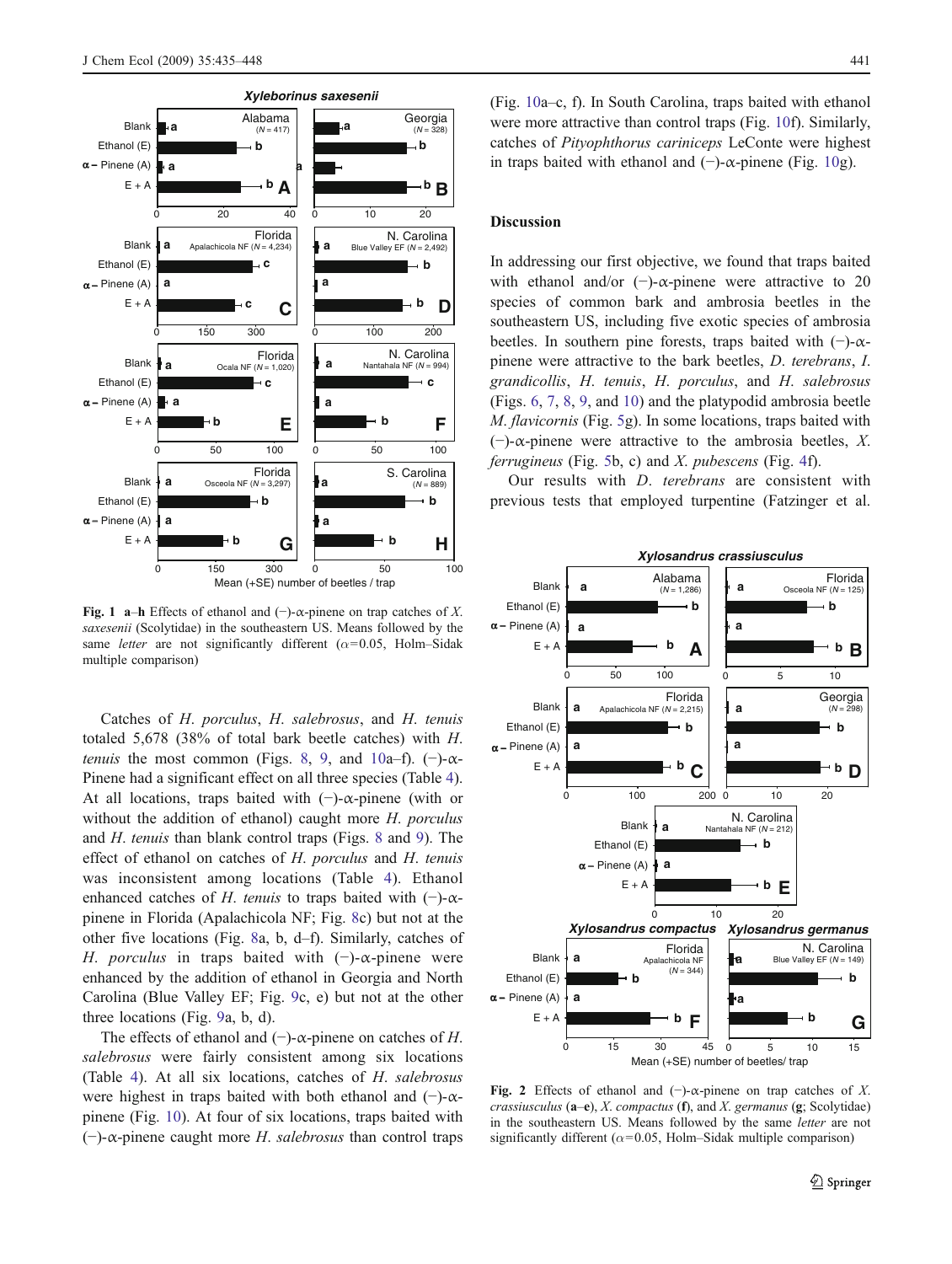<span id="page-7-0"></span>

Fig. 3 Effects of ethanol and  $(-)$ - $\alpha$ -pinene on trap catches of A. tachygraphus  $(a)$ , A. sayi  $(b)$ , and D. onoharaensum  $(c-h;$  Scolytidae) in the southeastern US. Means followed by the same letter are not significantly different ( $\alpha$ =0.05, Holm–Sidak multiple comparison) for three to four treatments (a and  $c-h$ ) or by t test for two treatments (b). Treatments without a letter had zero catches

[1987;](#page-12-0) Phillips et al. [1988\)](#page-13-0). We specifically identify  $(-)$ - $\alpha$ pinene as one of the active components for D. terebrans. Previously, Anderson [\(1977](#page-12-0)) found that  $\alpha$ -pinene, technical pinene, and turpentine increased the attractiveness of loblolly pine logs to *I. grandicollis*. In Ontario, Chénier and Philogène ([1989\)](#page-12-0) captured more I. grandicollis in traps baited with lures that included  $\alpha$ -pinene (total catch was only 25 beetles over six treatments). In Wisconsin, Erbilgin and Raffa [\(2000](#page-12-0)) found that I. grandicollis were attracted to traps baited with  $(-)$ -α-pinene. We know of no prior data on the specific attraction of H. tenuis, H. porculus, H. salebrosus, X. ferrugineus, and X. pubescens to  $\alpha$ -pinene.

Attraction of bark beetles to monoterpenes is a fairly common phenomenon, especially in combination with pheromones (Seybold et al. [2006\)](#page-13-0). Monoterpenes are common constituents of the air within forested stands, changing constantly due to various environmental and anthropogenic factors (Seybold et al. [2006](#page-13-0)). Compounds such as  $\alpha$ -pinene are abundant in the resin of coniferous trees, particularly pine species (Smith [2000\)](#page-13-0), providing

important defenses against invasion by insects and diseases (Franceschi et al. [2005](#page-12-0); Seybold et al. [2006](#page-13-0)). Leakage of monoterpenes into the environment around trees may occur through the outer bark and foliage of healthy trees, perhaps increasingly so from physically damaged trees or from trees weakened by factors such as drought or disease, which may indicate suitable breeding opportunities for bark and ambrosia beetles (Byers [1989;](#page-12-0) Franceschi et al. [2005;](#page-12-0) Raffa et al. [2005](#page-13-0); Seybold et al. [2006](#page-13-0)). In addition, trees under attack by bark beetles release monoterpenes through the flow of resin and from the frass produced by boring beetles, thereby providing further attractiveness to other beetles (Seybold et al. [2006\)](#page-13-0).

There are hundreds of volatile compounds in tree resins, and it is likely that bark beetles are attracted to monoterpenes other than  $\alpha$ -pinene within this "dynamic aerial sea of monoterpenes" (Seybold et al. [2006](#page-13-0)). In felled loblolly pine,  $\alpha$ -pinene is the dominant monoterpene in tree resin with four additional monoterpenes (myrcene, camphene, limonene, and β-pinene) present at levels of  $>5\%$ 



Fig. 4 Effects of ethanol and  $(-)$ - $\alpha$ -pinene on trap catches of X. affinis  $(a-c)$  and X. pubescens  $(d-g;$  Scolytidae) in the southeastern US. Means followed by the same letter are not significantly different  $(\alpha=0.05,$  Holm–Sidak multiple comparison)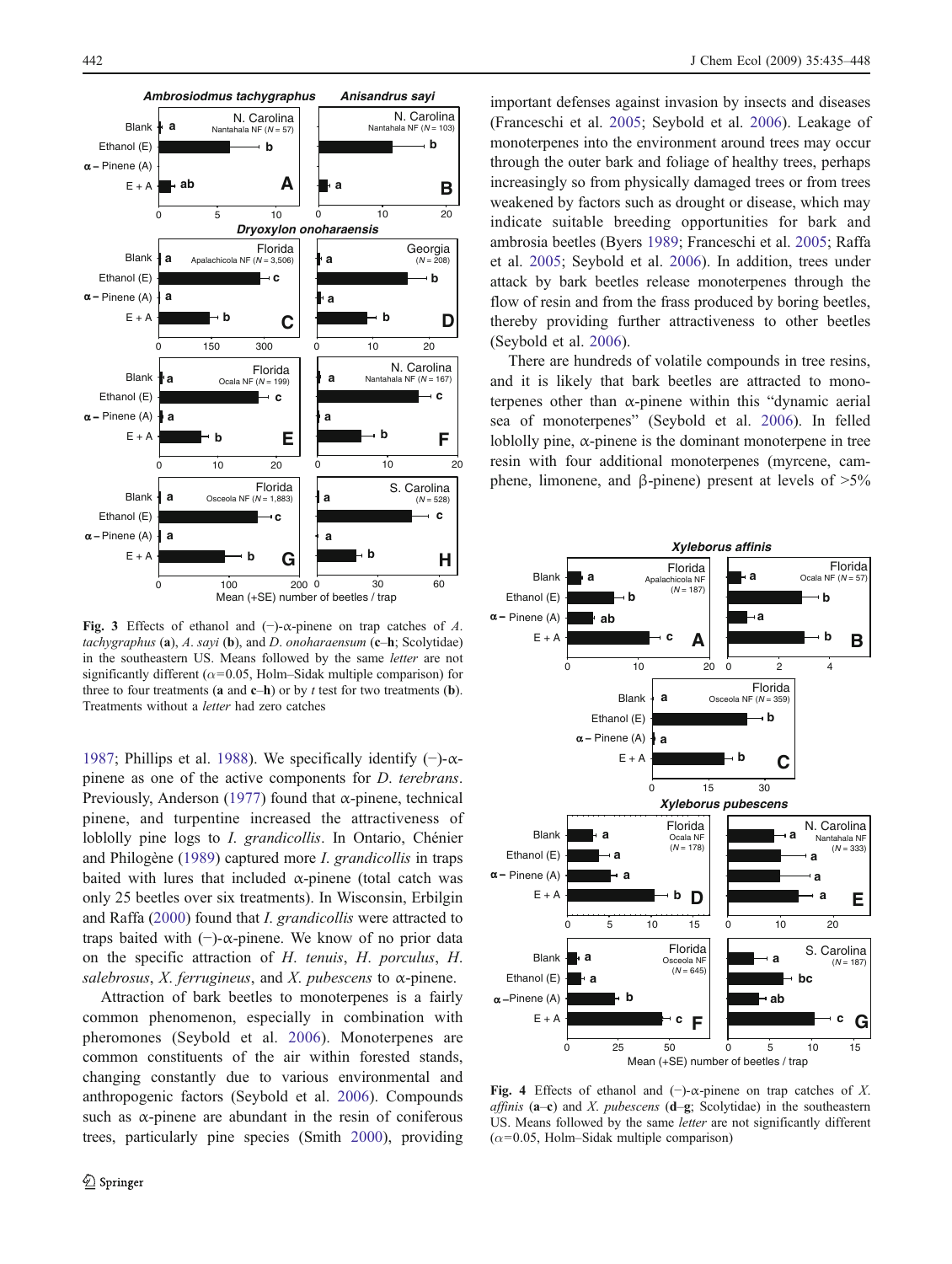<span id="page-8-0"></span>

Fig. 5 Effects of ethanol and  $(-)$ - $\alpha$ -pinene on trap catches of X. ferrugineus  $(a-e)$ , M. mali (f; Scolytidae), and M. flavicornis  $(g;$ Platypodidae) in the southeastern US. Means followed by the same letter are not significantly different ( $\alpha$ =0.05, Holm–Sidak multiple comparison) for three to four treatments. Treatments without a letter had zero catches

(Werner [1972](#page-13-0)). In addition to  $\alpha$ -pinene, *I. grandicollis* responded to myrcene, camphene, and limonene in walking bioassays (Werner [1972](#page-13-0)).

The issue of enantiomeric composition of  $\alpha$ -pinene may be important as well (Seybold et al. [2006\)](#page-13-0). We used  $(-)$ - $\alpha$ pinene in our studies. Enantiomeric composition of  $\alpha$ pinene in pine trees can vary widely among pine species (Mirov [1961\)](#page-13-0), although the relationship between enantiomeric composition and bark beetle responses may not be clear (Seybold et al. [2006](#page-13-0)). In California, Hobson et al. ([1993\)](#page-12-0) found that  $(+)$ - $\alpha$ -pinene was attractive to *D*. *valens* with attraction to  $(+)$ - $\alpha$ -pinene interrupted by  $(-)$ - $\alpha$ -pinene. (+)- $\alpha$ -Pinene is predominant in species such as *Pinus* flexilis James, Pinus lambertiana Dougl., and Pinus resinosa Ait., whereas  $(-)$ - $\alpha$ -pinene is the most common enantiomer in species such as *Pinus monticola* Dougl., Pinus coulteri D. Don, and Pinus contorta Dougl. ex Loud. (Mirov [1961\)](#page-13-0), all of which occur within the range of D. valens and can be used as host material by D. valens (Furniss and Carolin [1977\)](#page-12-0).

In another finding relevant to our first objective, traps baited with ethanol were attractive to the ambrosia beetles, A. tachygraphus, A. sayi, D. onoharaensum, M. mali, X. saxesenii, X. affinis, X. ferrugineus, X. pubescens, X. crassiusculus,  $X$ . compactus, and  $X$ . germanus (Figs. [1](#page-6-0), [2](#page-6-0), [3](#page-7-0), [4](#page-7-0), and 5), and the bark beetles, C. heveae and Hypothenemus sp. (Fig. [6a](#page-10-0), b). Previously, Klimetzek et al. [\(1986](#page-13-0)) found that X. saxesenii was attracted to ethanol released at rates >1 mg/h whereas Phillips et al. ([1988\)](#page-13-0) found that  $X$ , *affinis*, but not  $X$ , *pubescens*, were attracted to traps baited solely with ethanol. Montgomery and Wargo [\(1983\)](#page-13-0) state that ethanol was attractive to M. mali and X. saxesenii in oak forests in Connecticut (USA), although data were not presented. In southern California, X. saxesenii is attracted to ethanol-baited traps (Flint et al. [2007](#page-12-0)).

We know of no other prior data on the ethanol-based attraction of the ambrosia beetle species caught in our study. Yet, ethanol-baited traps are commonly (and successfully) used to assess temporal and spatial patterns of ambrosia beetles as well as in detection programs like CAPS and EDRR. For example, Roling and Kearby ([1975\)](#page-13-0) used ethanol-baited window traps to successfully monitor the seasonal flight patterns of A. sayi, M. mali, X. saxesenii, and X. ferrugineus in stands of oak in Missouri (US). Although no data are presented, they noted that previous attempts without ethanol were unsuccessful. Similarly, Markalas and Kalapanida ([1997\)](#page-13-0) used ethanol-baited traps to monitor flight periods of X. saxesenii in an oak forest in Greece. Ethanol-baited traps are used to monitor the flight activity of ambrosia beetles such X. saxesenii, X. crassiusculus, and X. germanus in horticultural tree nurseries prior to initiating an insecticide control program (Oliver and Mannion [2001](#page-13-0); Bambara et al. [2008\)](#page-12-0). Coyle et al. ([2005\)](#page-12-0) used ethanol-baited funnel traps to monitor flight activity of 28 species of bark and ambrosia beetles in stands of cottonwoods in South Carolina. Our data simply add evidential weight to the experiences of professionals in support of ethanol-baited traps for ambrosia beetles.

The attraction of ambrosia beetles to ethanol is likely related to their preference for woody material that has aged for a sufficient period of time for anaerobic respiration to generate ethanol within the tissues (Graham [1968](#page-12-0); Cade et al. [1970](#page-12-0); Moeck [1970;](#page-13-0) Lindelöw et al. [1993\)](#page-13-0). Kelsey [\(1994\)](#page-13-0) found that the ambrosia beetles G. retusus and T. lineatum preferred Douglas fir logs, P. menziesii (Mirb.) Franco, that had been felled in November of the previous year over logs that had been felled in January or March of the current year; ethanol concentrations were highest in logs felled in November of the previous year.

Hypoxia conditions arising in stressed trees also can lead to the production of ethanol and subsequent attack by bark and ambrosia beetles. Gara et al. ([1993\)](#page-12-0) found that lodgepole pines infected with heartwood decay fungi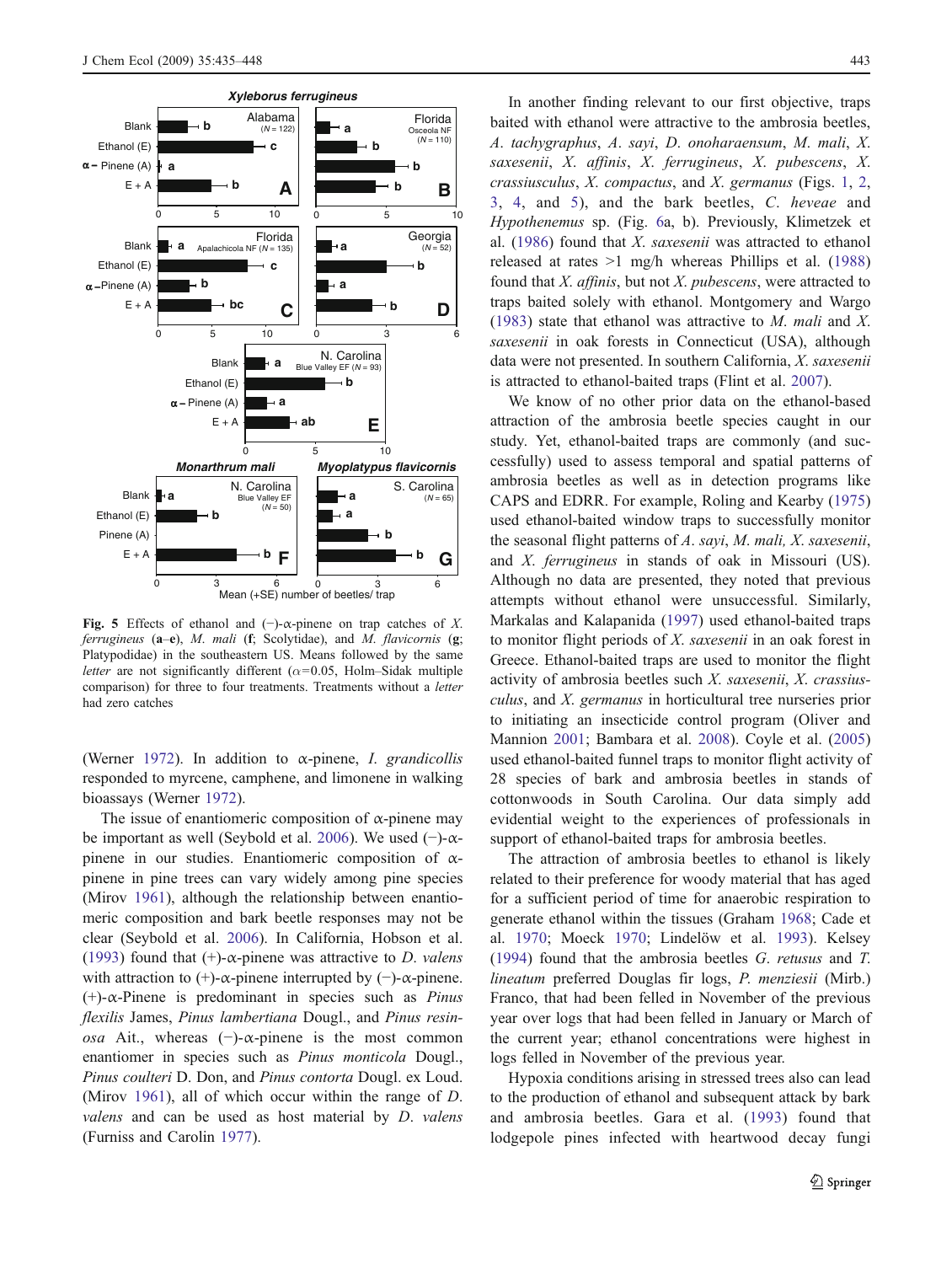<span id="page-9-0"></span>Table 4 Significance levels for ANOVAs on effects of ethanol and (−)-α-pinene on bark beetle trap catches in the southeastern **US** 

| Species                  | Location           | Rep   | Ethanol (E) | $\alpha$ -Pinene (A) | ExA     |
|--------------------------|--------------------|-------|-------------|----------------------|---------|
| Cryptocarenus heveae     | FL-Ocala NF        | 0.810 | < 0.001     | 0.567                | 0.455   |
| Dendroctonus terebrans   | FL-Apalachicola NF | 0.993 | 0.826       | < 0.001              | 0.826   |
|                          | FL-Ocala NF        | 0.362 | 0.027       | < 0.001              | 0.216   |
|                          | FL-Osceola NF      | 0.896 | 0.131       | < 0.001              | 0.956   |
|                          | GA-Oconee NF       | 0.806 | 0.596       | < 0.001              | 0.831   |
|                          | SC-Sumter NF       | 0.437 | 0.402       | < 0.001              | 0.085   |
| Hylastes porculus        | AL-Bankhead NF     | 0.006 | 0.008       | < 0.001              | 0.502   |
|                          | GA-Oconee NF       | 0.091 | < 0.001     | < 0.001              | 0.008   |
|                          | NC-Blue Valley EF  | 0.589 | 0.006       | < 0.001              | 0.002   |
|                          | NC-Nantahala NF    | 0.147 | 0.189       | < 0.001              | 0.477   |
|                          | SC-Sumter NF       | 0.678 | 0.440       | < 0.001              | 0.445   |
| Hylastes salebrosus      | AL-Bankhead NF     | 0.004 | 0.014       | < 0.001              | 0.463   |
|                          | FL-Apalachicola NF | 0.086 | < 0.001     | < 0.001              | < 0.001 |
|                          | FL-Ocala NF        | 0.523 | < 0.001     | < 0.001              | 0.011   |
|                          | FL-Osceola NF      | 0.165 | < 0.001     | < 0.001              | < 0.001 |
|                          | GA-Oconee NF       | 0.819 | 0.006       | < 0.001              | < 0.015 |
|                          | SC-Sumter NF       | 0.788 | < 0.001     | < 0.001              | 0.062   |
| Hylastes tenuis          | AL-Bankhead NF     | 0.700 | 0.870       | < 0.001              | 0.589   |
|                          | FL-Apalachicola NF | 0.467 | 0.738       | < 0.001              | 0.864   |
|                          | GA-Oconee NF       | 0.981 | 0.913       | < 0.001              | 0.913   |
|                          | NC-Blue Valley EF  | 0.163 | 0.446       | < 0.001              | 0.637   |
|                          | NC-Nantahala NF    | 0.001 | 0.831       | < 0.001              | 0.573   |
|                          | SC-Sumter NF       | 0.635 | 0.013       | < 0.001              | 0.301   |
| Hypothenemus sp.         | AL-Bankhead NF     | 0.003 | < 0.001     | 0.474                | 0.961   |
| Ips grandicollis         | AL-Bankhead NF     | 0.457 | 0.040       | < 0.001              | 0.040   |
|                          | FL-Apalachicola NF | 0.993 | 0.826       | < 0.001              | 0.826   |
|                          | FL-Ocala NF        | 0.362 | 0.027       | < 0.001              | 0.216   |
|                          | FL-Osceola NF      | 0.896 | 0.131       | < 0.001              | 0.956   |
|                          | GA-Oconee NF       | 0.806 | 0.596       | < 0.001              | 0.831   |
|                          | NC-Nantahala NF    | 0.024 | 0.775       | < 0.001              | 0.775   |
|                          | SC-Sumter NF       | 0.437 | 0.402       | < 0.001              | 0.085   |
| Pityophthorus cariniceps | NC-Blue Valley EF  | 0.888 | 0.001       | < 0.001              | < 0.001 |

emitted ethanol at rates higher than uninfected trees. Ethanol concentrations are higher in the roots and root collars of Douglas fir and ponderosa pine infected with root disease than in healthy uninfected trees (Kelsey and Joseph [1998;](#page-13-0) Kelsey et al. [1998\)](#page-13-0). Ethanol production in Douglas fir branches increases with water stress, resulting in attacks by the Douglas fir engraver, S. unispinosus LeConte, in Oregon (Kelsey and Joseph [2001](#page-13-0)). Ethanol production and landing preferences by bark and wood-boring beetles in ponderosa pine are correlated strongly with stress from crown scorch caused by wildfires (Kelsey and Joseph [2003\)](#page-13-0).

In answer to our second objective, we found that the binary combination of ethanol and  $(-)$ - $\alpha$ -pinene was preferred by H. salebrosus and P. cariniceps (Fig. [10](#page-11-0)). Previously, Phillips ([1990\)](#page-13-0) found that H. salebrosus preferred the combination of turpentine with ethanol to turpentine alone. However, the benefit of adding ethanol to (−)-α-pinene-baited traps was inconsistent for several other species among locations. The binary combination was preferred by D. terebrans at only one of six locations (Fig. [6e](#page-10-0)), X. affinis at one of three locations (Fig. [4](#page-7-0)a), X. pubescens at two of four locations (Fig. [4](#page-7-0)d, f), I. grandicollis at one of eight locations (Fig. [7](#page-10-0)a), H. tenuis at one of six locations (Fig. [8c](#page-11-0)), and H. porculus at two of five locations (Fig. [9c](#page-11-0), e). Fatzinger et al. ([1987\)](#page-12-0) and Phillips et al. ([1988\)](#page-13-0) found that D. terebrans and X. pubescens in Florida preferred the binary combination of ethanol and turpentine, whereas X. affinis was unaffected by the addition of turpentine to ethanol-baited traps. In southern California, Flint et al. [\(2007](#page-12-0)) found that H. tenuis preferred traps baited with ethanol and (−)-α-pinene over those baited with either ethanol or  $(-)$ - $\alpha$ -pinene alone. We know of no other prior data on the specific attraction of these species to the combination of ethanol and  $(-)$ - $\alpha$ -pinene.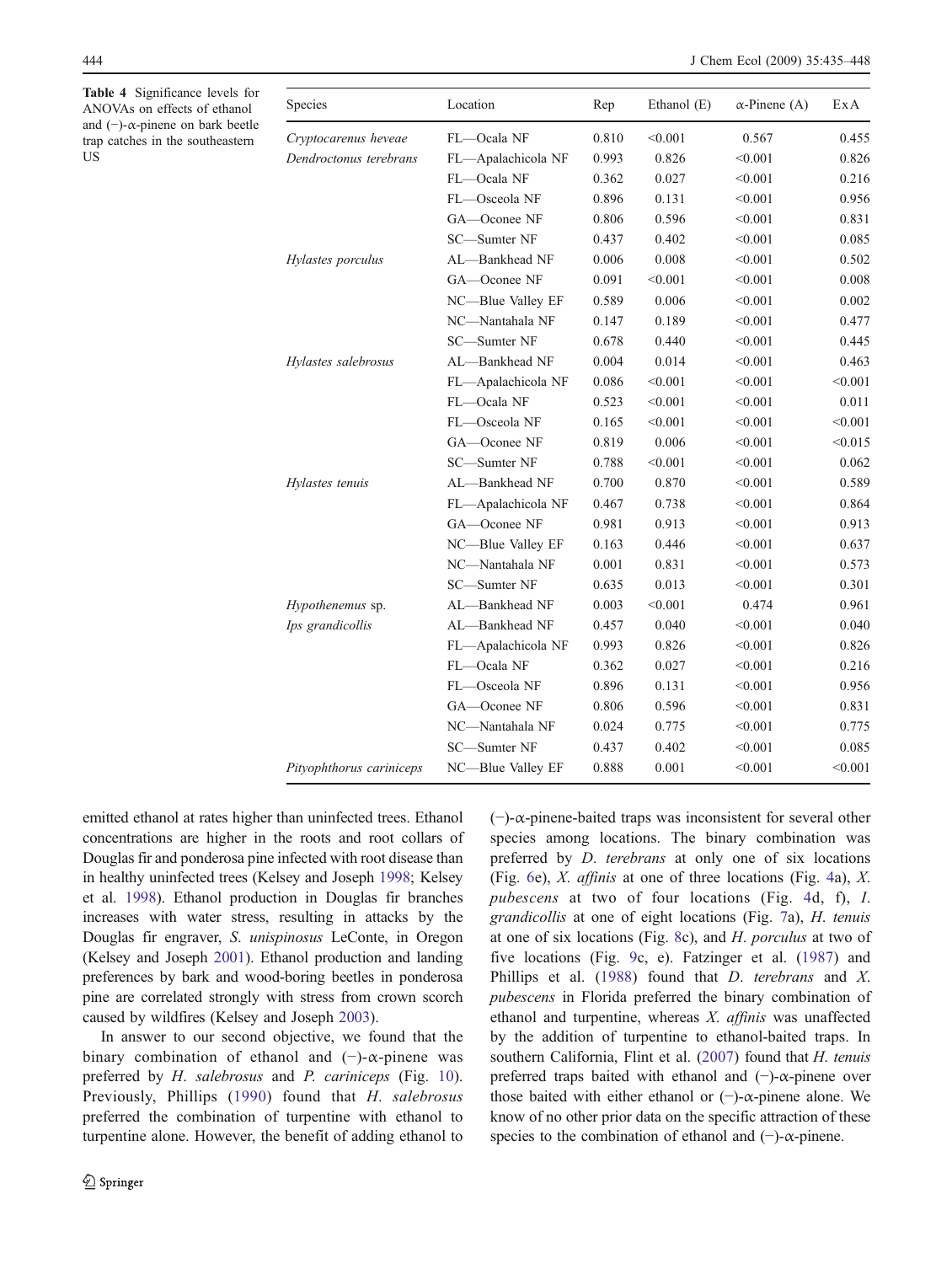<span id="page-10-0"></span>

Fig. 6 Effects of ethanol and  $(-)$ - $\alpha$ -pinene on trap catches of C. heveae  $(a)$ , Hypothenemus sp.  $(b)$ , and D. terebrans  $(c-h;$  Scolytidae) in the southeastern US. Means followed by the same letter are not significantly different ( $\alpha$ =0.05, Holm–Sidak multiple comparison)

In contrast,  $(-)$ - $\alpha$ -pinene had an interruptive effect on the responses of some species of ambrosia beetles to traps baited with ethanol. Catches of the ambrosia beetles A. sayi and D. onoharaensum to ethanol-baited traps were reduced by the addition of  $(-)$ - $\alpha$ -pinene (Fig. [3](#page-7-0)b–h). The exotic ambrosia beetle D. onoharaensum was one of the most common species in our trapping studies (Table [1\)](#page-2-0). In two of eight locations,  $(-)$ - $\alpha$ -pinene had an interruptive effect on the attraction of  $X$ . saxesenii to ethanol (Fig. [1e](#page-6-0)–f). In British Columbia (Canada), αpinene interrupted catches of X. saxesenii in ethanolbaited traps (L. Humble, unpublished data). However, Flint et al. [\(2007\)](#page-12-0) found that  $(-)$ - $\alpha$ -pinene had no interruptive effect on catches of X. saxesenii to ethanolbaited traps in southern California, similar to our results with X. saxesenii in six of eight locations (Fig. [1a](#page-6-0)–d, g, h). With the exception of *I. grandicollis* at the Ocala NF (Florida; Fig. 7e), ethanol did not interrupt the response of bark beetles to traps baited with (−)-α-pinene. Catches of I. grandicollis at the seven other locations were not interrupted by ethanol (Fig. 7a–d, f–h).

Preferences for various combinations of ethanol and (−) α-pinene may reflect conditions found in suitable hosts. In damaged or severed trees, the emissions of monoterpenes are likely high initially, decreasing over time with effects of desiccation and oxidation. In contrast, ethanol emissions are likely low initially, increasing over time as a consequence of anaerobic respiration (Kelsey [1994](#page-13-0)). Preferences of some species to ethanol with no apparent effect of (−)-α-pinene may relate to broad host ranges that include hardwood tree species; in fact, some ambrosia beetle species may be more common in hardwood species (Jordal et al. [2001](#page-13-0)).

We are unable to explain the variation among locations in responses of some species to baited traps. Although the same experimental design was employed at all locations, it is possible that the power was lower at some locations than others, particularly for species with low total catches. In some locations, sample size may have been insufficient to detect significant differences where such differences truly existed. It is possible that background or competing sources of ethanol and/or  $(-)$ - $\alpha$ -pinene may have differed significantly among locations. In some areas, emissions from baits



Fig. 7 a–h Effects of ethanol and  $(-)$ - $\alpha$ -pinene on trap catches of *I*. grandicollis (Scolytidae) in the southeastern US. Means followed by the same *letter* are not significantly different ( $\alpha$ =0.05, Holm–Sidak multiple comparison)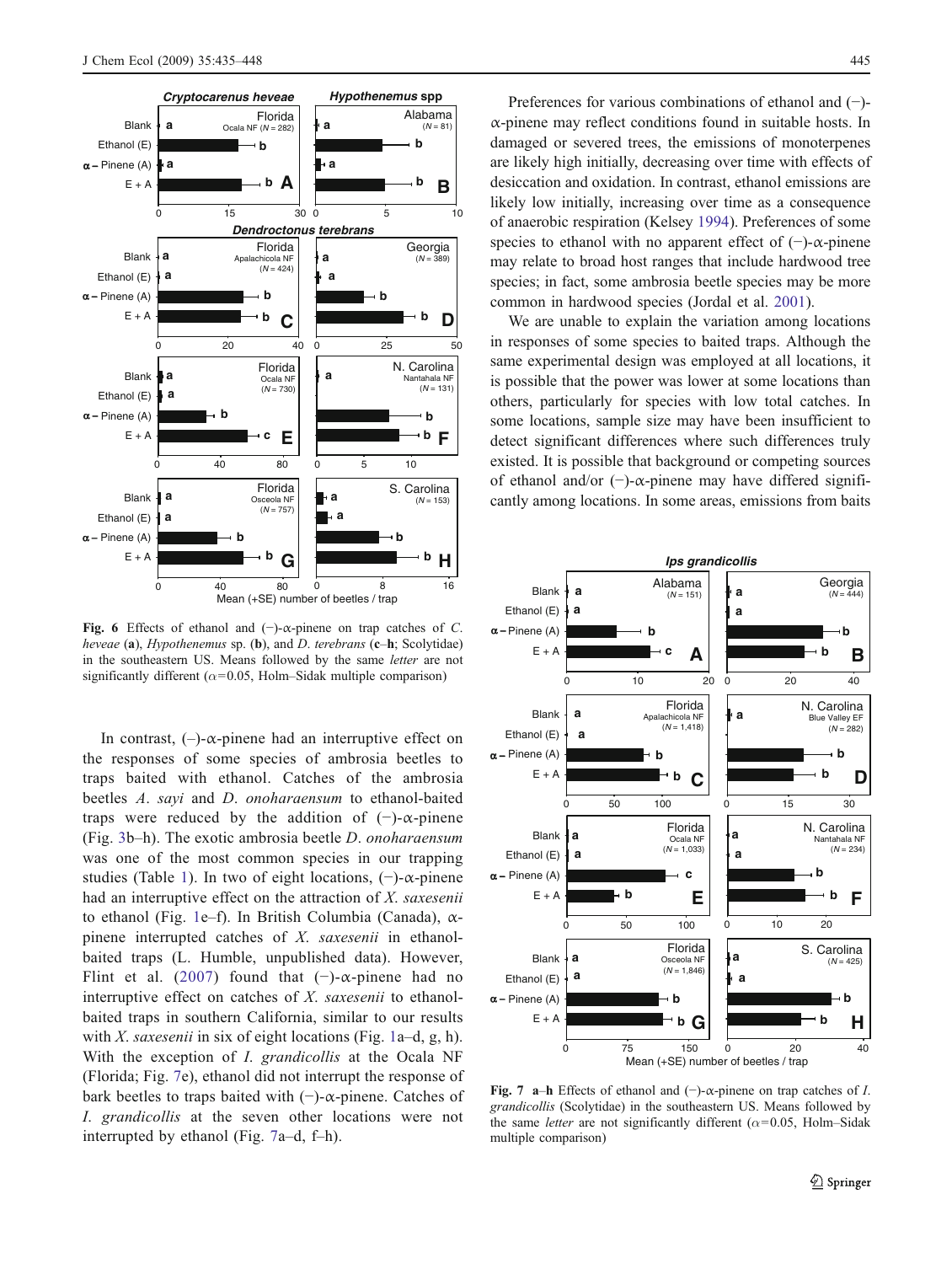<span id="page-11-0"></span>

Fig. 8 a–f Effects of ethanol and  $(-)$ - $\alpha$ -pinene on trap catches of H. tenuis (Scolytidae) in the southeastern US. Means followed by the same letter are not significantly different ( $\alpha$ =0.05, Holm–Sidak multiple comparison)

might have been overwhelmed by background levels of ethanol and/or  $(-)$ - $\alpha$ -pinene. In other areas, these emissions might have been dampened directly by vegetation. In addition to variation in trapping dates and primary pine



Fig. 9 a–e Effects of ethanol and (−)- $\alpha$ -pinene on trap catches of H. porculus (Scolytidae) in the southeastern US. Means followed by the same letter are not significantly different ( $\alpha$ =0.05, Holm–Sidak multiple comparison)



Fig. 10 Effects of ethanol and  $(-)$ - $\alpha$ -pinene on trap catches of H. salebrosus  $(a-f)$  and P. cariniceps  $(g;$  Scolytidae) in the southeastern US. Means followed by the same letter are not significantly different  $(\alpha=0.05,$  Holm–Sidak multiple comparison)

species (Table [1\)](#page-2-0), the eight study sites used in our study likely differed in many aspects including host composition, damage type, understory vegetation, and climate regimes. Unfortunately, we have no detailed information over an adequate sample size of locations to evaluate or explain this type of variation. Suffice it to say that our results suggest that variation in responses can be expected in an operational program as well.

In summary, we provide evidence to support the continued use of traps baited with ethanol and/or  $(-)$ - $\alpha$ pinene in detection and monitoring programs for bark and wood-boring beetles. Moreover, the interruptive effect of (−)-α-pinene does necessitate the use of a separate trap baited solely with ethanol. Serendipitous to our stated objectives, we found a significant and disturbing pattern in the relative abundance of exotic species. Exotic non-native species of ambrosia beetles were consistently dominant in total trap catches of ambrosia beetles throughout our study area, accounting for 69.7–93.4% in North Carolina, 90.6% in Georgia, 82.9% in South Carolina, 90.0% in Alabama, and 75.1–96.6% in Florida.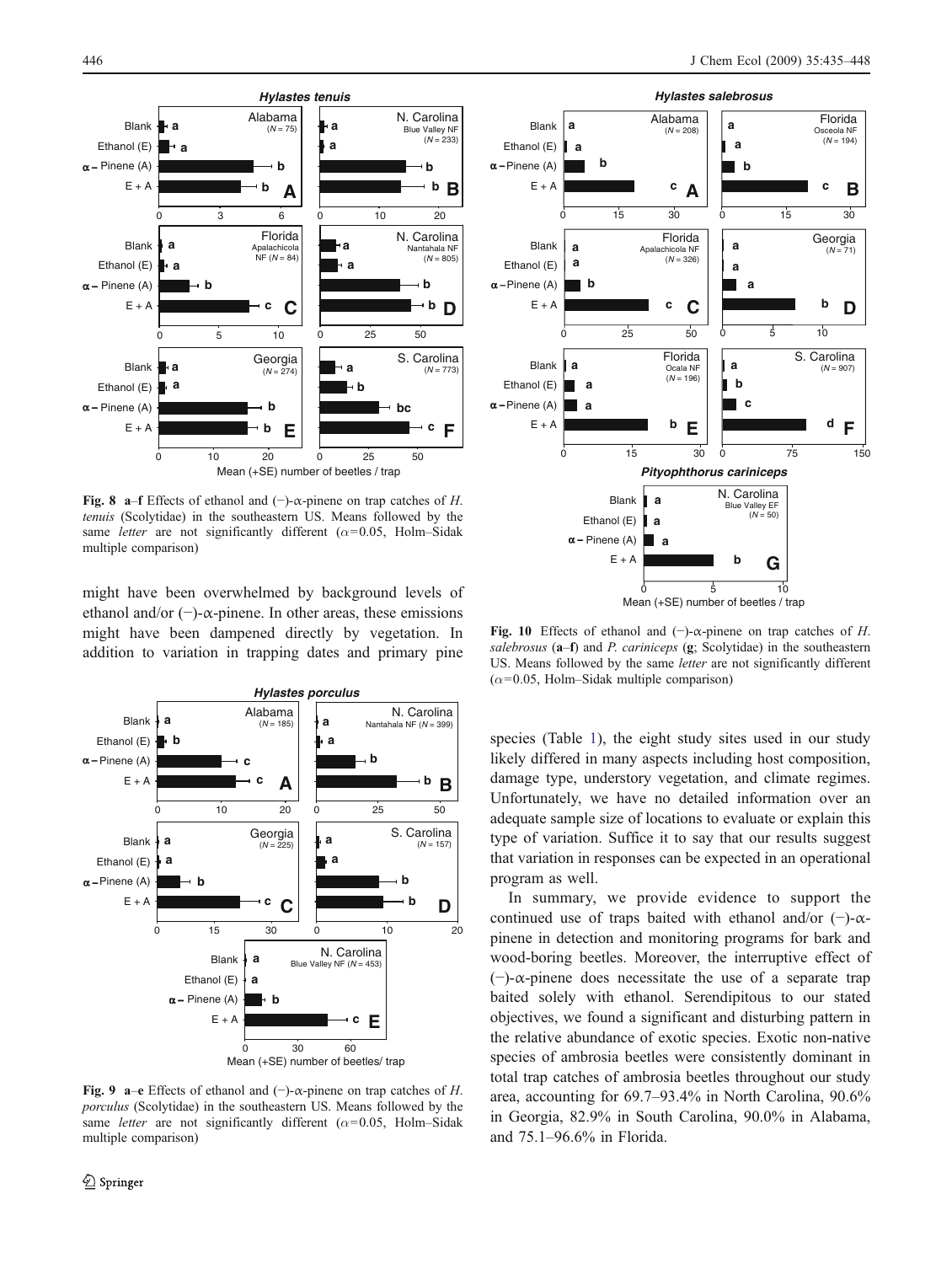<span id="page-12-0"></span>The abundance of non-native ambrosia beetles in trap catches likely reflects their relative abundance in forested areas of the South. Previously in South Carolina and Tennessee, Coyle et al. (2005) and Oliver and Mannion ([2001\)](#page-13-0) found that the percentage of exotic beetles in ethanol-baited baited traps was 88% and 74%, respectively. Ambrosia beetles generally play an important role in initiating the decomposition cycle (Lindgren [1990](#page-13-0)). Yet, little is known of the impacts of exotic ambrosia beetles on forest ecology in southern forests, particularly with respect to decomposition of woody material and carbon sequestration. Moreover, the generalist host requirements and the incestuous nature of xyleborine ambrosia beetles suggest that new invasions and expansion of existing invasions are likely (Jordal et al. [2001;](#page-13-0) Hulcr et al. [2007](#page-13-0)), all without known consequences.

Acknowledgments We thank R. G. Kelsey, Assoc. Editor S. J. Seybold, B. T. Sullivan, and two anonymous referees for reviews of the manuscript; C. M. Crowe, C. Asaro, D. Johnson, and R. Brantley for field and laboratory assistance; D. E. Bright for identifications of Pityophthorus species; and the staffs at the Apalachicola, Bankhead, Nantahala, Ocala, Oconee, Osceola, and Sumter National Forests and Blue Valley Experimental Forest for assistance and permission to conduct these studies on their respective lands. The use of trade names and identification of firms or corporations does not constitute an official endorsement or approval by the US Government of any product or service to the exclusion of others that may be suitable. Funding for this research was provided by the USDA Forest Service. The USDA is an equal-opportunity provider and employer.

### References

- ALLEN, E. A., and HUMBLE, L. M. 2002. Nonindigenous species introductions: a threat to Canada's forests and forest economy. Can. J. Plant Pathol. 24:103–110.
- ANDERSON, R. F. 1977. Dispersal and attack behavior of the southern pine engraver, Ips grandicollis Eichh., Coleoptera, Scolytidae, pp. 17–23, in H. M. Kulman, and H. C. Chaing (eds.). Insect Ecology. Minnesota Agricultural & Experimental Station Technical Bulletin 310University of Minnesota and Minnesota Agricultural Experiment Station, St. Paul.
- BAMBARA, S., STEPHAN, D., and REEVES, E. 2008. Granulate [Asian] ambrosia beetle trapping. Ornamentals and Turf, Dept. Entomol. Insect Note 122, North Carolina Cooperative Extension, N.C. State University, 2 p. [[www.ces.ncsu.edu/depts/ent/notes/O&T/](http://www.ces.ncsu.edu/depts/ent/notes/O&T/trees/note122/note122.html) [trees/note122/note122.html\]](http://www.ces.ncsu.edu/depts/ent/notes/O&T/trees/note122/note122.html).
- BAUER, J., and VITÉ, J. P. 1975. Host selection by Trypodendron lineatum. Naturwissenschaften 62:539.
- BORDEN, J. H., LINDGREN, B. S., and CHONG, L. 1980. Ethanol and  $\alpha$ -pinene as synergists for the aggregation pheromones of two Gnathotrichus species. Can. J. For. Res. 10:290–292.
- BORDEN, J. H., CHONG, L., SLESSOR, K. N., OEHLSCHLAGER, A. C., PIERCE, H. D. Jr., and LINDGREN, B. S. 1981. Allelochemic activity of aggregation pheromones between three sympatric species of ambrosia beetles (Coleoptera: Scolytidae). Can. Entomol. 113:557–563.
- BROCKERHOFF, E. G., BAIN, J., KIMBERLEY, M., and KNIŽEK, M. 2006. Interception frequency of exotic bark and ambrosia beetles

(Coleoptera: Scolytinae) and relationship with establishment in New Zealand and worldwide. Can. J. For. Res. 36:289–298.

- BYERS, J. A. 1989. Chemical ecology of bark beetles. Experientia 45:271–283.
- CADE, S. C., HRUTFIORD, B. F., and GARA, R. I. 1970. Identification of a primary attractant for Gnathotrichus sulcatus isolated from western hemlock logs. J. Econ. Entomol. 63:1014–1015.
- CHÉNIER, J. V. R., and PHILOGÈNE, B. J. R. 1989. Field responses of certain forest Coleoptera to conifer monoterpenes and ethanol. J. Chem. Ecol. 15:1729–1745.
- CHORNESKY, E. A., BARTUSKA, A. M., APLET, G. H., BRITTON, K. O., CUMMINGS-CARLSON, J., DAVIS, F. W., ESKOW, J., GORDON, D. R., GOTTSCHALK, K. W., HAACK, R. A., HANSEN, A. J., MACK, R. N., RAHEL, F. J., SHANNON, M. A., WAINGER, L. A., and WIGLEY, T. B. 2005. Science priorities for reducing the threat of invasive species to sustainable forestry. BioScience 55:335–348.
- COYLE, D. R., BOOTH, D. C., and WALLACE, M. S. 2005. Ambrosia beetle (Coleoptera: Scolytidae) species, flight, and attack on living eastern cottonwood trees. J. Econ. Entomol. 98:2049–2057.
- DUNN, J. P., and POTTER, D. A. 1991. Synergistic effects of oak volatiles with ethanol in the capture of saprophagous wood borers. J. Entomol. Sci. 26:425–429.
- ERBILGIN, N., and RAFFA, K. F. 2000. Opposing effects of host monoterpenes on responses by two sympatric species of bark beetles to their aggregation pheromones. J. Chem. Ecol. 26:2527–2548.
- ERBILGIN, N., SZELE, A., KLEPZIG, K. D., and RAFFA, K. F. 2001. Trap type, chirality of α-pinene, and geographic region affect sampling efficiency of root and lower stem insects in pine. *J*. Econ. Entomol. 94:1113–1121.
- FATZINGER, C. W. 1985. Attraction of the black turpentine beetle (Coleoptera: Scolytidae) and other forest Coleoptera to turpentine-baited traps. Environ. Entomol. 14:768–775.
- FATZINGER, C. W., SIEGFRIED, B. D., WILKINSON, R. C., and NATION, J. L. 1987. trans-Verbenol, turpentine, and ethanol as trap baits for the black turpentine beetle, Dendroctonus terebrans, and other forest Coleoptera in north Florida. J. Entomol. Sci. 22:201–209.
- FLINT, M. L., LIU, D., LEE, J. C., BEIRIGER, R., PENROSE, R. L., BRIGHT, D. E., and SEYBOLD, S. J. 2007. Responses of red haired pine bark beetle (RPBB), Hylurgus ligniperda, and associated subcortical Coleoptera to host volatiles in southern California. Poster at the 2007 Entomological Society of America Annual Meeting, San Diego CA, 9–12 December 2007 [\[http://esa.confex.](http://esa.confex.com/recording/esa/2007/pdf/39845/b93fd97f75745ee041d14a6604829248/paper31213_1.pdf) [com/recording/esa/2007/pdf/39845/b93fd97f75745ee041d14a6](http://esa.confex.com/recording/esa/2007/pdf/39845/b93fd97f75745ee041d14a6604829248/paper31213_1.pdf) [604829248/paper31213\\_1.pdf\]](http://esa.confex.com/recording/esa/2007/pdf/39845/b93fd97f75745ee041d14a6604829248/paper31213_1.pdf)
- FRANCESCHI, V. R., KROKENE, P., CHRISTIANSEN, E., and KREKLING, T. 2005. Anatomical and chemical defenses of conifer bark against bark beetles and other pests. New Phytol 167:353–376.
- FURNISS, R. L., and CAROLIN, V. M. 1977. Western forest insects. US Dept. Agriculture Forest Service, Misc. Pub. 1339. 654 pp.
- GARA, R. I., LITTKE, W. R., and RHOADES, D. F. 1993. Emission of ethanol and monoterpenes by fungal infected lodgepole pine trees. Phytochemistry 34:987–990.
- GLANTZ, S. A. 2005. Primer of Biostatistics. p. 520. McGraw-Hill Professional, New York.
- GRAHAM, K. 1968. Anaerobic induction of primary chemical attractancy for ambrosia beetles. Can. J. Zool. 46:905–908.
- HAACK, R. A. 2001. Intercepted Scolytidae (Coleoptera) at U.S. ports of entry:1985–2000. Integr. Pest Manage. Rev. 6:253–282.
- HAACK, R. A. 2006. Exotic bark- and wood-boring Coleoptera in the United States: recent establishments and interceptions. Can. J. For. Res. 36:269–288.
- HOBSON, K. R., WOOD, D. L., COOL, L. G., WHITE, P. R., OHTSUKA, T., KUBO, I., and ZAVARIN, E. 1993. Chiral specificity in responses by the bark beetle Dendroctonus valens to host volatiles. J. Chem. Ecol. 19:1837–1846.